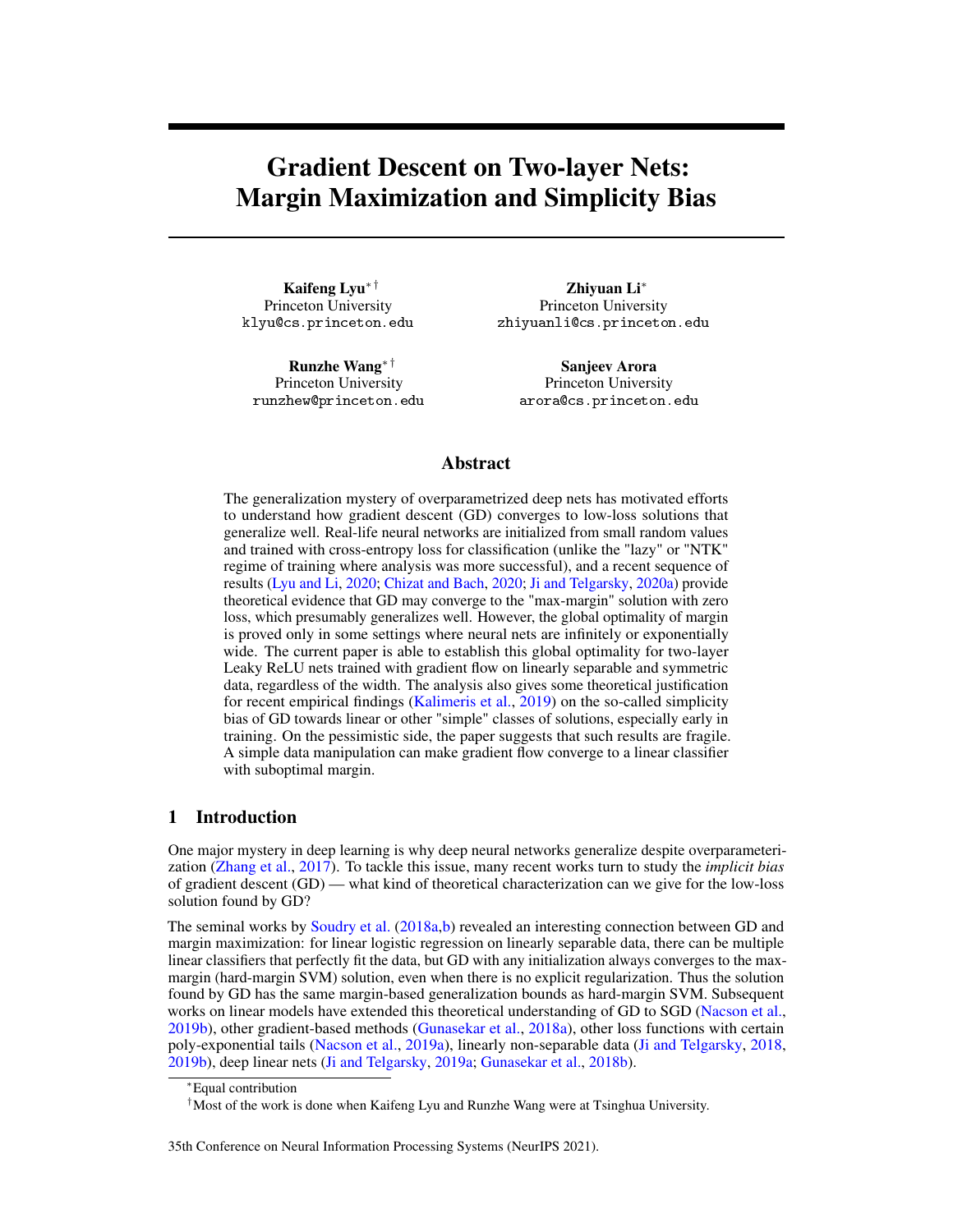Given the above results, a natural question to ask is whether GD has the same implicit bias towards max-margin solutions for machine learning models in general. [Lyu and Li](#page-12-0) [\(2020\)](#page-12-0) studied the relationship between GD and margin maximization on *deep homogeneous neural network*, i.e., neural network whose output function is (positively) homogeneous with respect to its parameters. For homogeneous neural networks, only the direction of parameter matters for classification tasks. For logistic and exponential loss, [Lyu and Li](#page-12-0) [\(2020\)](#page-12-0) assumed that GD decreases the loss to a small value and achieves full training accuracy at some time point, and then provided an analysis for the training dynamics after this time point (Theorem [3.1\)](#page-4-0), which we refer to as *late phase analysis*. It is shown that GD decreases the loss to 0 in the end and converges to a direction satisfying the Karush-Kuhn-Tucker (KKT) conditions of a constrained optimization problem [\(P\)](#page-4-1) on margin maximization.

However, given the non-convex nature of neural networks, KKT conditions do not imply global optimality for margins. Several attempts are made to prove the global optimality specifically for two-layer nets. [Chizat and Bach](#page-10-0) [\(2020\)](#page-10-0) provided a mean-field analysis for infinitely wide two-layer Squared ReLU nets showing that gradient flow converges to the solution with global max margin, which also corresponds to the max-margin classifier in some non-Hilbertian space of functions. [Ji and](#page-12-1) [Telgarsky](#page-12-1) [\(2020a\)](#page-12-1) extended the proof to finite-width neural nets, but the width needs to be exponential in the input dimension (due to the use of a covering condition). Both works build upon late phase analyses. Under a restrictive assumption that the data is orthogonally separable, i.e., any data point  $x_i$  can serve as a perfect linear separator, [Phuong and Lampert](#page-13-3) [\(2021\)](#page-13-3) analyzed the full trajectory of gradient flow on two-layer ReLU nets with small initialization, and established the convergence to a piecewise linear classifier that maximizes the margin, irrespective of network width.

In this paper, we study the implicit bias of gradient flow on two-layer neural nets with Leaky ReLU activation [\(Maas et al.,](#page-12-5) [2013\)](#page-12-5) and logistic loss. To avoid the *lazy* or *Neural Tangent Kernel (NTK)* regime where the weights are initialized to large random values and do not change much during training [\(Jacot et al.,](#page-11-5) [2018;](#page-11-5) [Chizat et al.,](#page-10-1) [2019;](#page-10-1) [Du et al.,](#page-11-6) [2019b,](#page-11-6)[a;](#page-10-2) [Allen-Zhu et al.,](#page-9-0) [2018,](#page-9-0) [2019;](#page-9-1) [Zou](#page-13-4) [et al.,](#page-13-4) [2018;](#page-13-4) [Arora et al.,](#page-10-3) [2019b\)](#page-10-3), we use small initialization to encourage the model to learn features actively, which is closer to real-life neural network training.

When analyzing convergence behavior of training on neural networks, one can simplify the problem and gain insights by assuming that the data distribution has a simple structure. Many works particularly study the case where the labels are generated by an unknown teacher network that is much smaller/simpler than the (student) neural network to be trained. Following [Brutzkus et al.](#page-10-4) [\(2018\)](#page-10-4); [Sarussi et al.](#page-13-5) [\(2021\)](#page-13-5) and many other works, we consider the case where the dataset is linearly separable, namely the labels are generated by a linear teacher, and study the training dynamics of two-layer Leaky ReLU nets on such dataset.

#### 1.1 Our Contribution

Among all the classifiers that can be represented by the two-layer Leaky ReLU nets, we show **any** global-max-margin classifier is exactly linear under one more data assumption: the dataset is *symmetric*, i.e., if x is in the training set, then so is  $-x$ . Note that such symmetry can be ensured by simple data augmentation.

Still, little is known about what kind of classifiers neural network trained by GD learns. Though [Lyu](#page-12-0) [and Li](#page-12-0) [\(2020\)](#page-12-0) showed that gradient flow converges to a classifier along KKT-margin direction, we note that this result is not sufficient to guarantee the global optimality since such classifier can have nonlinear decision boundaries. See Figure [1](#page-3-0) (left) for an example.

In this paper, we provide a multi-phase analysis for the full trajectory of gradient flow, in contrast with previous late phase analyses which only analyzes the trajectory after achieving 100% training accuracy. We show that gradient flow with small initialization converges to a global-max-margin linear classifier (Theorem [4.2\)](#page-5-0). The proof leverages power iteration to show that neuron weights align in two directions in an early phase of training, inspired by [Li et al.](#page-12-6)  $(2021)$ . We further show the alignment at any constant training time by associating the dynamics of wide neural net with that of two-neuron neural net, and finally, extend the alignment to the infinite time limit by applying Kurdyka-Łojasiewicz (KL) inquality in a similar way as [Ji and Telgarsky](#page-12-1) [\(2020a\)](#page-12-1). The alignment at convergence implies that the convergent classifier is linear.

The above results also justify a recent line of works studying the so-called *simplicity bias*: GD first learns linear functions in the early phase of training, and the complexity of the solution increases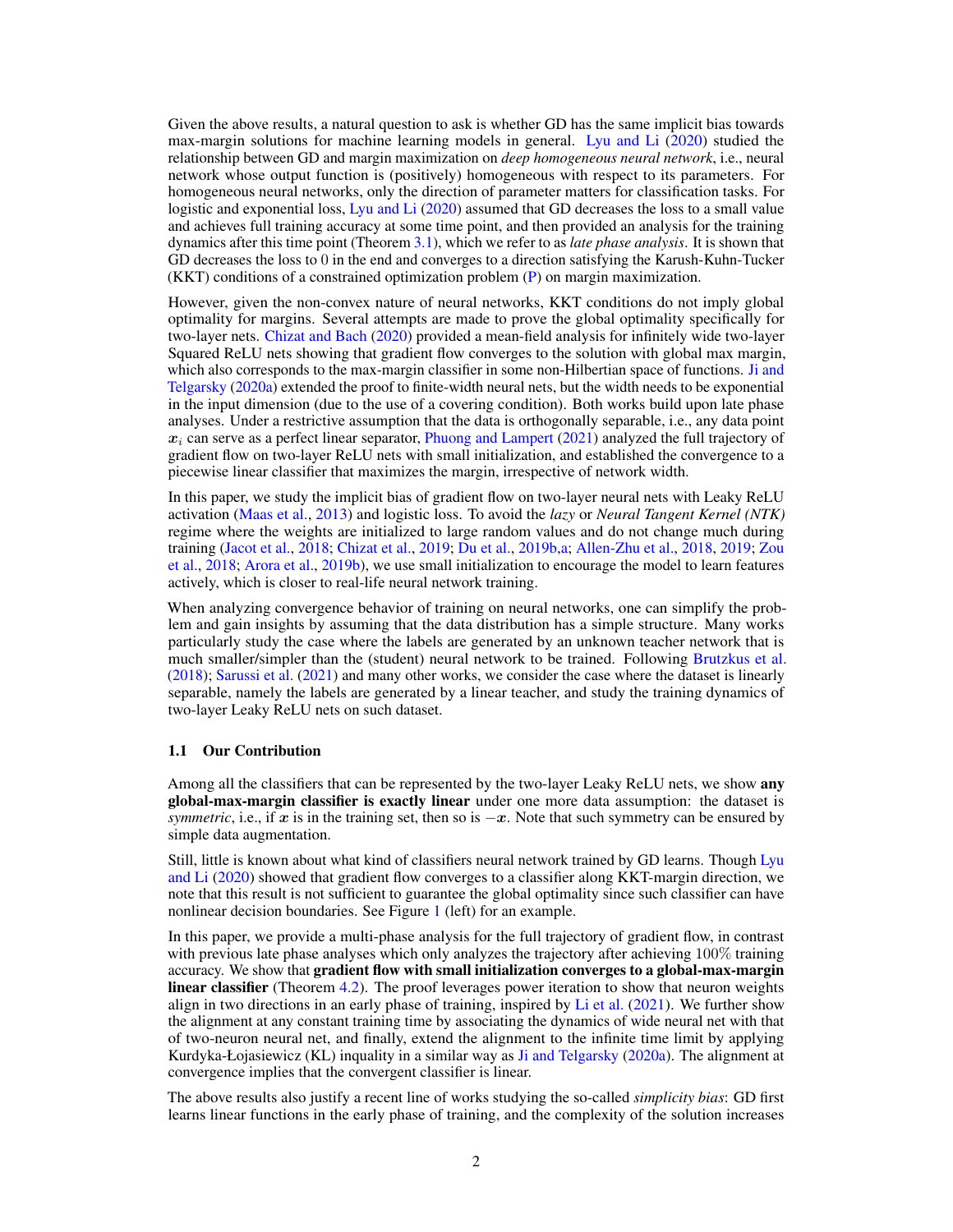as training goes on [\(Kalimeris et al.,](#page-12-2) [2019;](#page-12-2) [Hu et al.,](#page-11-7) [2020;](#page-11-7) [Shah et al.,](#page-13-6) [2020\)](#page-13-6). Indeed, our result establishes a form of *extreme simplicity bias* of GD: *if the dataset can be fitted by a linear classifier, then GD learns a linear classifier not only in the beginning but also at convergence.*

On the pessimistic side, this paper suggests that such global margin maximization result could be fragile. Even for linearly separable data, global-max-margin classifiers may be nonlinear without the symmetry assumption. In particular, we show that for any linearly separable dataset, **gradient** flow can be led to converge to a linear classifier with suboptimal margin by adding only 3 extra **data points** (Theorem  $6.2$ ). See Figure [1](#page-3-0) (right) for an example.

# 2 Related Works

Generalization Aspect of Margin Maxmization. Margin often appears in the generalization bounds for neural networks [\(Bartlett et al.,](#page-10-5) [2017;](#page-10-5) [Neyshabur et al.,](#page-12-7) [2018\)](#page-12-7), and larger margin leads to smaller bounds. [Jiang et al.](#page-12-8) [\(2020\)](#page-12-8) conducted an empirical study for the causal relationships between complexity measures and generalization errors, and showed positive results for normalized margin, which is defined by the output margin divided by the product (or powers of the sum) of Frobenius norms of weight matrices from each layer. On the pessimistic side, negative results are also shown if Frobenius norm is replaced by spectral norm. In this paper, we do use the normalized margin with Frobenius norm (see Section [3\)](#page-3-1).

Learning on Linearly Separable Data. Some works studied the training dynamics of (nonlinear) neural networks on linearly separable data (labels are generated by a linear teacher). [Brutzkus](#page-10-4) [et al.](#page-10-4) [\(2018\)](#page-10-4) showed that SGD on two-layer Leaky ReLU nets with hinge loss fits the training set in finite steps and generalizes well. [Frei et al.](#page-11-8) [\(2021\)](#page-11-8) studied online SGD (taking a fresh sample from the population in each step) on the two-layer Leaky ReLU nets with logistic loss. For any data distribution, they proved that there exists a time step in the early phase such that the net has a test error competitive with that of the best linear classifier over the distribution, and hence generalizes well on linearly separable data. Both two papers reveal that the weight vectors in the first layer have positive correlations with the weight of the linear teacher, but their analyses do not imply that the learned classifier is linear. In the NTK regime, [Ji and Telgarsky](#page-12-9) [\(2020b\)](#page-12-9); [Chen et al.](#page-10-6) [\(2021\)](#page-10-6) showed that GD on shallow/deep neural nets learns a kernel predictor with good generalization on linearly separable data, and it suffices to have width polylogarithmic in the number of training samples. Still, they do not imply that the learned classifier is linear. [Pellegrini and Biroli](#page-13-7) [\(2020\)](#page-13-7) provided a mean-field analysis for two-layer ReLU net showing that training with hinge loss and infinite data leads to a linear classifier, but their analysis requires the data distribution to be spherically symmetric (i.e., the probability density only depends on the distance to origin), which is a more restrictive assumption than ours. [Sarussi et al.](#page-13-5) [\(2021\)](#page-13-5) provided a late phase analysis for gradient flow on two-layer Leaky ReLU nets with logistic loss, which establishes the convergence to linear classifier based on an assumption called *Neural Agreement Regime* (NAR): starting from some time point, for any training sample, the outputs of all the neurons have the same sign. However, it is unclear why this can happen a priori. Comparing with our work, we analyze the full trajectory of gradient flow and establish the convergence to linear classifier without assuming NAR. [Phuong and Lampert](#page-13-3) [\(2021\)](#page-13-3) analyzed the full trajectory for gradient flow on orthogonally separable data, but every KKT-margin direction attains the global max margin (see Appendix  $H$ ) in their setting, which it is not necessarily true in general. In our setting, KKT-margin direction with suboptimal margin does exist.

Simplicity Bias. [Kalimeris et al.](#page-12-2) [\(2019\)](#page-12-2) empirically observed that neural networks in the early phase of training are learning linear classifiers, and provided evidence that SGD learns functions of increasing complexity. [Hu et al.](#page-11-7) [\(2020\)](#page-11-7) justified this view by proving that the learning dynamics of two-layer neural nets and simple linear classifiers are close to each other in the early phase, for dataset drawn from a data distribution where input coordinates are independent after some linear transformation. The aforementioned work by [Frei et al.](#page-11-8) [\(2021\)](#page-11-8) can be seen as another theoretical justification for online SGD on aribitrary data distribution. [Shah et al.](#page-13-6) [\(2020\)](#page-13-6) pointed out that extreme simplicity bias can lead to suboptimal generalization and negative effects on adversarial robustness.

**Small Initialization.** Several theoretical works studying neural network training with small initialization can be connected to simplicity bias. [Maennel et al.](#page-12-10) [\(2018\)](#page-12-10) uncovered a weight quantization effect in training two-layer nets with small initialization: gradient flow biases the weight vectors to a certain number of directions determined by the input data (independent of neural network width). It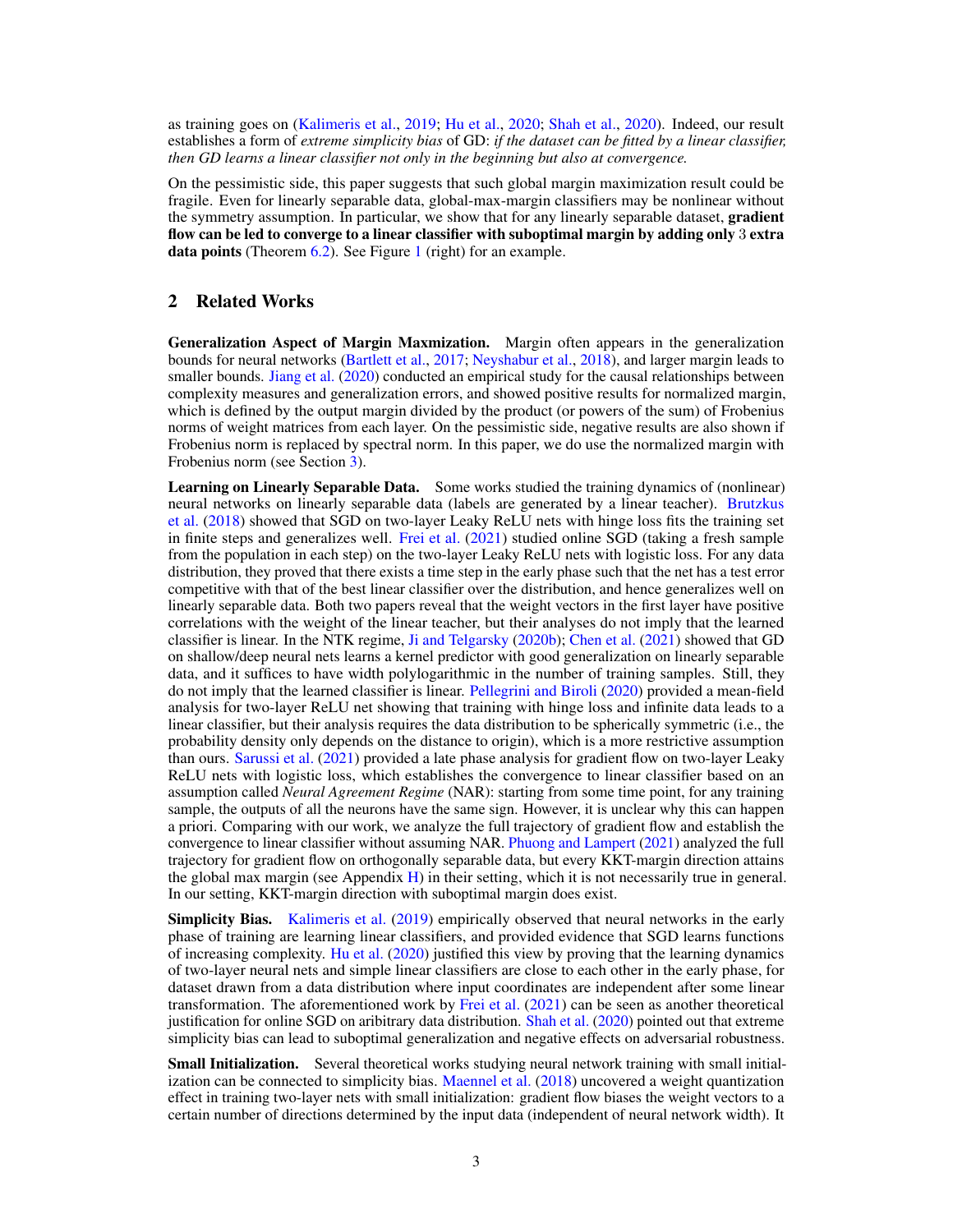<span id="page-3-0"></span>

Figure 1: Two-layer Leaky ReLU nets ( $\alpha_{\rm leaky} = 1/2$ ) with KKT margin and global max margin on linearly separable data. See Appendix [I.1](#page--1-1) for detailed discussions. Left: Theorem [4.3](#page-5-1) is not vacuous: a symmetric dataset can have KKT directions with suboptimal margin, but our theory shows that gradient flow from small initialization goes to global max margin. Middle: The linear classifier (orange) is along a KKT-margin direction with a much smaller margin comparing to the (nonlinear) global-max-margin classifier (black), but our theory suggests that gradient flow converges to the linear classifier. Right: Adding three extra data points (marked as "x"; see Definition [6.1\)](#page-9-3) to a linearly separable dataset makes the linear classifier (orange) has suboptimal margin but causes the neural net to be biased to it.

is hence argued that gradient flow has a bias towards "simple" functions, but their proof is not entirely rigorous and no clear definition of simplicity is given. This weight quantization effect has also been studied under the names of weight clustering [\(Brutzkus and Globerson,](#page-10-7) [2019\)](#page-10-7), condensation [\(Luo](#page-12-11) [et al.,](#page-12-11) [2021;](#page-12-11) [Xu et al.,](#page-13-8) [2021\)](#page-13-8). [Williams et al.](#page-13-9) [\(2019\)](#page-13-9) studied univariate regression and showed that two-layer ReLU nets with small initialization tend to learn linear splines. For the matrix factorization problem, which can be related to training neural networks with linear or quadratic activations, we can measure the complexity of the learned solution by rank. A line of works showed that gradient descent learns solutions with gradually increasing rank [\(Li et al.,](#page-12-12) [2018;](#page-12-12) [Arora et al.,](#page-10-8) [2019a;](#page-10-8) [Gidel et al.,](#page-11-9) [2019;](#page-11-9) [Gissin et al.,](#page-11-10) [2020;](#page-11-10) [Li et al.,](#page-12-6) [2021\)](#page-12-6). Such results have been generalized to tensor factorization where the complexity measure is replaced by tensor rank [\(Razin et al.,](#page-13-10) [2021\)](#page-13-10). Beyond small initialization of our interest and large initialization in the lazy or NTK regime, [Woodworth et al.](#page-13-11) [\(2020\)](#page-13-11); [Moroshko](#page-12-13) [et al.](#page-12-13) [\(2020\)](#page-12-13); [Mehta et al.](#page-12-14) [\(2021\)](#page-12-14) studied feature learning when the initialization scale transitions from small to large scale.

## <span id="page-3-1"></span>3 Preliminaries

We denote the set  $\{1,\ldots,n\}$  by  $[n]$  and the unit sphere  $\{x \in \mathbb{R}^d : ||x||_2 = 1\}$  by  $\mathbb{S}^{d-1}$ . We call a function  $h : \mathbb{R}^D \to \mathbb{R}$  *L*-*homogeneous* if  $h(c\hat{\theta}) = c^L h(\theta)$  for all  $\hat{\theta} \in \mathbb{R}^D$  and  $c > 0$ . For  $S \subseteq \mathbb{R}^D$ , conv $(S)$  denotes the convex hull of S. For locally Lipschitz function  $f : \mathbb{R}^D \to \mathbb{R}$ , we define Clarke's subdifferential [\(Clarke,](#page-10-9) [1975;](#page-10-9) [Clarke et al.,](#page-10-10) [2008;](#page-10-10) [Davis et al.,](#page-10-11) [2020\)](#page-10-11) to be  $\partial^{\circ} f(\theta) :=$ conv  $\{\lim_{n\to\infty} \nabla f(\theta_n) : f \text{ differentiable at } \theta_n, \lim_{n\to\infty} \theta_n = \theta \}$  (see also Appendix [B.1\)](#page--1-2).

## 3.1 Logistic Loss Minimization and Margin Maximization

For a neural net, we use  $f_{\theta}(x) \in \mathbb{R}$  to denote the output logit on input  $x \in \mathbb{R}^d$  when the parameter is  $\theta \in \mathbb{R}^D$ . We say that the neural net is *L*-homogeneous if  $f_{\theta}(x)$  is *L*-homogeneous with respect to  $\theta$ , i.e.,  $f_{c\theta}(\bm{x}) = c^L f_{\theta}(\bm{x})$  for all  $\theta \in \mathbb{R}^D$  and  $c > 0$ . VGG-like CNNs can be made homogeneous if we remove all the bias terms expect those in the first layer [\(Lyu and Li,](#page-12-0) [2020\)](#page-12-0).

Throughout this paper, we restrict our attention to L-homogeneous neural nets with  $f_{\theta}(x)$  definable with respect to  $\theta$  in an o-minimal structure for all x. (See [Coste](#page-10-12) [2000](#page-10-12) for reference for o-minimal structures.) This is a technical condition needed by Theorem [3.1,](#page-4-0) and it is a mild regularity condition as almost all modern neural networks satisfy this condition, including the two-layer Leaky ReLU networks studied in this paper.

For a dataset  $\mathcal{S} = \{(\bm{x}_1,y_1),\ldots,(\bm{x}_n,y_n)\},$  we define  $q_i(\bm{\theta}) := y_i f_{\bm{\theta}}(\bm{x}_i)$  to be the *output margin on the data point*  $(x_i, y_i)$ , and  $q_{\min}(\theta) := \min_{i \in [n]} q_i(\theta)$  to be the *output margin on the dataset* S (or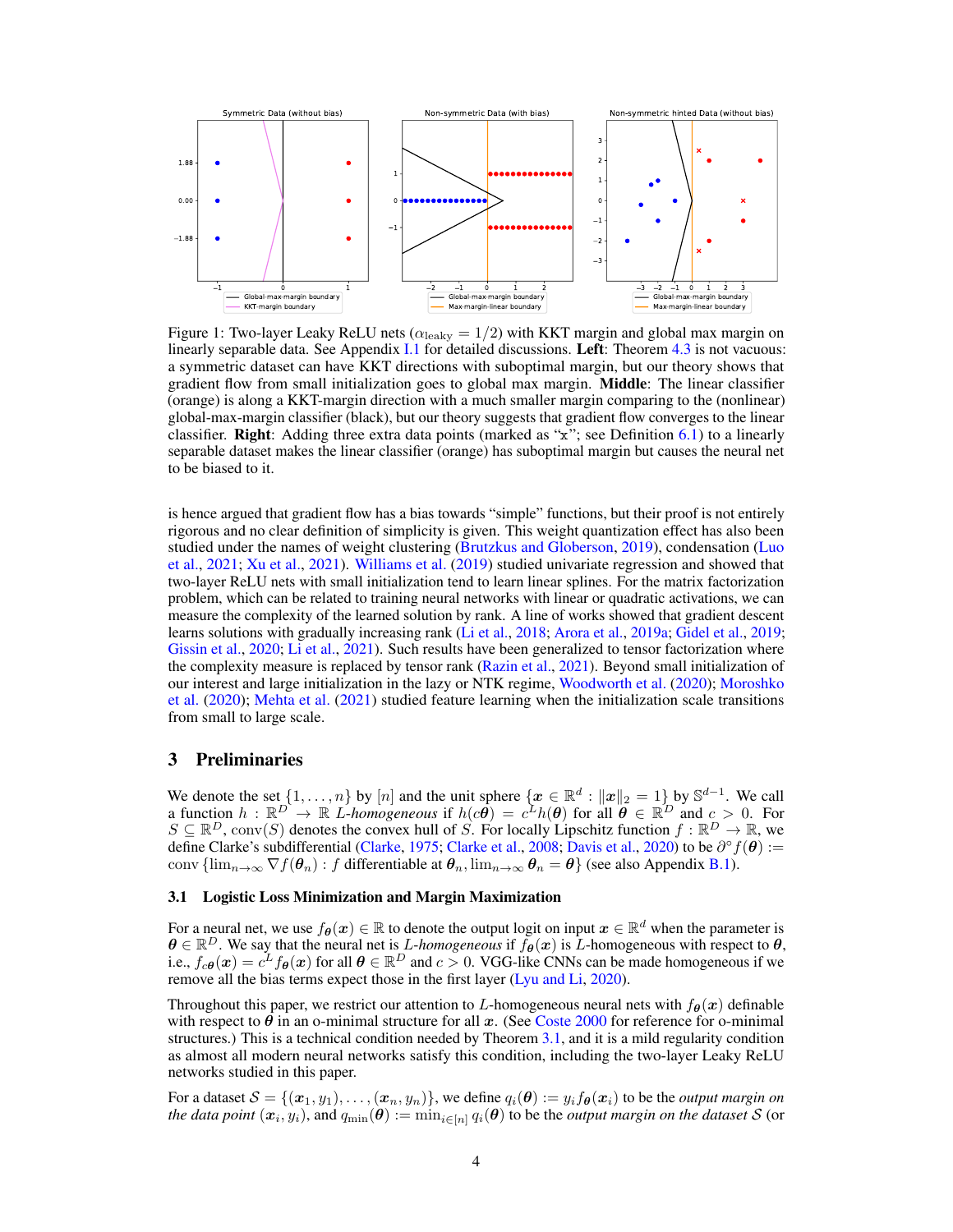*margin* for short). It is easy to see that  $q_1(\theta), \ldots, q_n(\theta)$  are L-homogeneous functions, and so is  $q_{\min}(\theta)$ . We define the *normalized margin*  $\gamma(\theta) := q_{\min}\left(\frac{\theta}{\|\theta\|_2}\right) = \frac{q_{\min}(\theta)}{\|\theta\|_2^L}$  $\frac{\min(\boldsymbol{\theta})}{\|\boldsymbol{\theta}\|_2^L}$  to be the output margin (on the dataset) for the normalized parameter  $\frac{\theta}{\|\theta\|_2}$ .

We refer the problem of finding  $\theta$  that maximizes  $\gamma(\theta)$  as *margin maximization*. Note that once we have found an optimal solution  $\theta^* \in \mathbb{R}^D$ ,  $c\theta^*$  is also optimal for all  $c > 0$ . We can put the norm constraint on  $\theta$  to eliminate this freedom on rescaling:

<span id="page-4-1"></span>
$$
\max_{\boldsymbol{\theta} \in \mathbb{S}^{D-1}} \gamma(\boldsymbol{\theta}). \tag{M}
$$

Alternatively, we can also constrain the margin to have  $q_{\min} \ge 1$  and minimize the norm:

$$
\min \frac{1}{2} \|\boldsymbol{\theta}\|_2^2 \quad \text{s.t.} \quad q_i(\boldsymbol{\theta}) \ge 1, \quad \forall i \in [n]. \tag{P}
$$

One can easily show that  $\theta^*$  is a global maximizer of [\(M\)](#page-4-1) if and only if  $\frac{\theta^*}{(q_{\min}(\theta^*))^{1/L}}$  is a global minimizer of [\(P\)](#page-4-1). For convenience, we make the following convention: if  $\frac{\theta}{\|\theta\|_2}$  is a local/global maximizer of  $(M)$ , then we say  $\theta$  is along a *local-max-margin direction*/*global-max-margin direction*; if  $\frac{\theta}{(q_{\min}(\theta))^{1/L}}$  satisfies the KKT conditions of [\(P\)](#page-4-1), then we say  $\theta$  is along a *KKT-margin direction*.

Gradient flow with logistic loss is defined by the following differential inclusion,

$$
\frac{\mathrm{d}\boldsymbol{\theta}}{\mathrm{d}t} \in -\partial^{\circ}\mathcal{L}(\boldsymbol{\theta}), \quad \text{with } \mathcal{L}(\boldsymbol{\theta}) := \frac{1}{n} \sum_{i=1}^{n} \ell(q_i(\boldsymbol{\theta})), \tag{1}
$$

where  $\ell(q) := \ln(1 + e^{-q})$  is the logistic loss. [Lyu and Li](#page-12-0) [\(2020\)](#page-12-0); [Ji and Telgarsky](#page-12-1) [\(2020a\)](#page-12-1) showed that  $\theta(t)/\|\theta(t)\|_2$  always converges to a KKT-margin direction. We restate the results below.

<span id="page-4-0"></span>Theorem 3.1 [\(Lyu and Li](#page-12-0) [2020;](#page-12-0) [Ji and Telgarsky](#page-12-1) [2020a\)](#page-12-1). *For homogeneous neural networks, if*  $\mathcal{L}(\theta(0)) \, < \, \frac{\ln 2}{n}$ , then  $\mathcal{L}(\theta(t)) \, \to \, 0$ ,  $\|\theta(t)\|_2 \, \to \, +\infty$ , and  $\frac{\theta(t)}{\|\theta(t)\|_2}$  converges to a KKT-margin  $direction as t \rightarrow +\infty.$ 

## 3.2 Two-Layer Leaky ReLU Networks on Linearly Separable Data

Let  $\phi(x) = \max\{x, \alpha_{\text{leaky}}\}$  be Leaky ReLU, where  $\alpha_{\text{leaky}} \in (0, 1)$ . Throughout the following sections, we consider a two-layer neural net defined as below,

$$
f_{\theta}(\boldsymbol{x}) = \sum_{k=1}^{m} a_k \phi(\boldsymbol{w}_k^{\top} \boldsymbol{x}).
$$

where  $w_1, \ldots, w_m \in \mathbb{R}^d$  are the weights in the first layer,  $a_1, \ldots, a_m \in \mathbb{R}$  are the weights in the second layer, and  $\theta = (w_1, \dots, w_m, a_1, \dots, a_m) \in \mathbb{R}^{\hat{D}}$  is the concatenation of all trainable parameters, where  $D = md + m$ . We can verify that  $f_{\theta}(x)$  is 2-homogeneous with respect to  $\theta$ .

Let  $\mathcal{S} := \{(\bm{x}_1, y_1), \ldots, (\bm{x}_n, y_n)\}$  be the training set. For simplicity, we assume that  $\|\bm{x}_i\|_2 \leq 1$ . We focus on linearly separable data, thus we assume that  $S$  is linearly separable throughout the paper.

<span id="page-4-2"></span>**Assumption 3.2** (Linear Separable). There exists a  $w \in \mathbb{R}^d$  such that  $y_i \langle w, x_i \rangle \ge 1$  for all  $i \in [n]$ . **Definition 3.3** (Max-margin Linear Separator). For the linearly separable dataset  $S$ , we say that  $w^* \in \mathbb{S}^{d-1}$  is the max-margin linear separator if  $w^*$  maximizes  $\min_{i \in [n]} y_i \langle w, x_i \rangle$  over  $w \in \mathbb{S}^{d-1}$ .

## 4 Training on Linearly Separable and Symmetric Data

In this section, we study the implicit bias of gradient flow assuming the training data is linearly separable and *symmetric*. We say a dataset is symmetric if whenever  $x$  is present in the training set, the input  $-x$  is also present. By linear separability, x and  $-x$  must have different labels because  $\langle w^*, \dot{x} \rangle = -\langle w^*, -\dot{x} \rangle$ , where  $w^*$  is the max-margin linear separator. The formal statement for this assumption is given below.

<span id="page-4-3"></span>**Assumption 4.1** (Symmetric). *n* is even and  $x_i = -x_{i+n/2}, y_i = 1, y_{i+n/2} = -1$  for  $1 \le i \le n/2$ .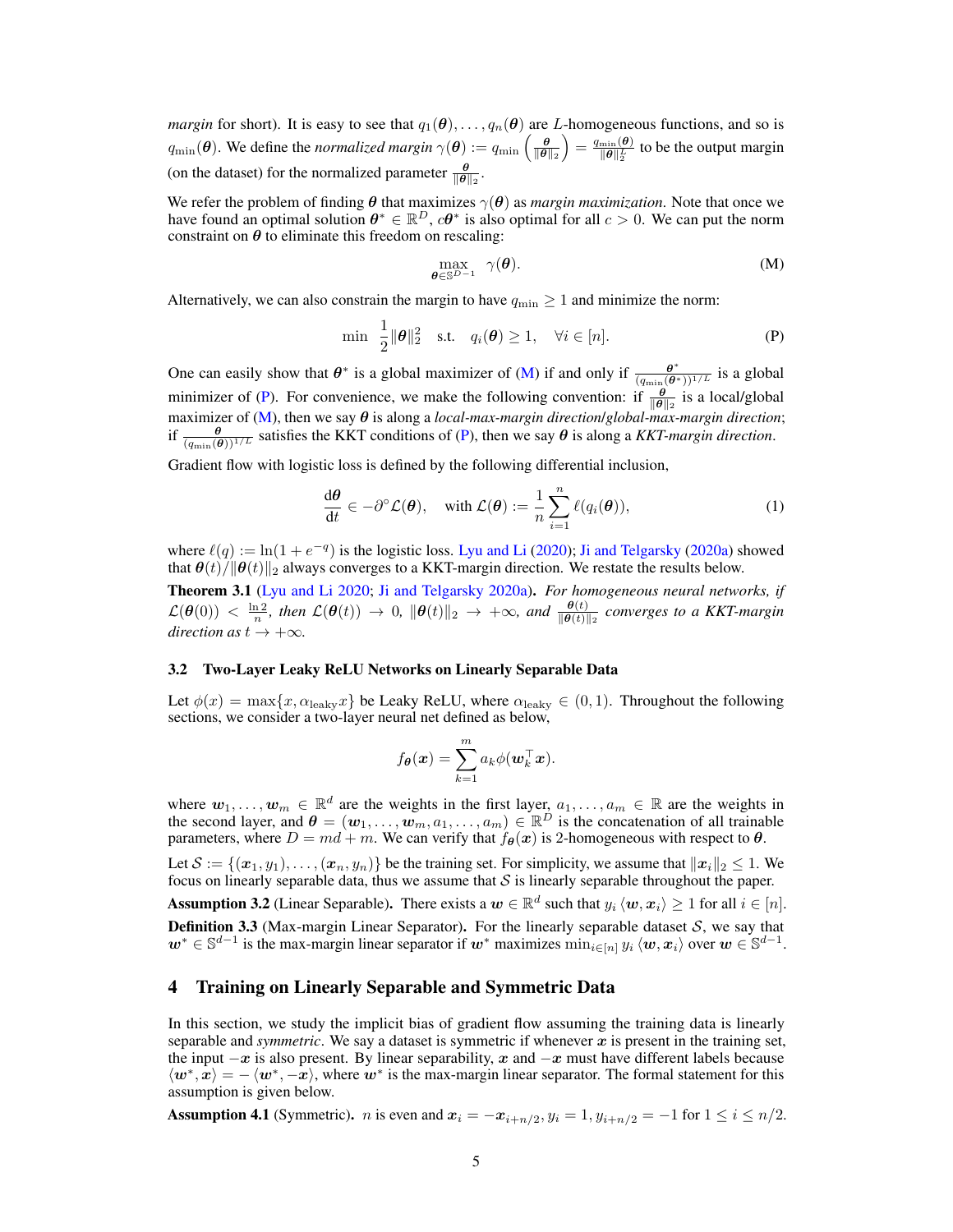This symmetry can be ensured via data augmentation. Given a dataset, if it is known that the groundtruth labels are produced by an unknown linear classifier, then one can augment each data point  $(x, y)$ by flipping the sign, i.e., replace it with two data points  $(x, y)$ ,  $(-x, -y)$  (and thus the dataset size is doubled).

Our results show that gradient flow directionally converges to a global-max-margin direction for two-layer Leaky ReLU networks, when the dataset is linearly separable and symmetric. To achieve such result, the key insight is that any global-max-margin direction represents a linear classifier, which we will see in Section [4.1.](#page-5-2) Then we will present our main convergence results in Section [4.2.](#page-5-3)

### <span id="page-5-2"></span>4.1 Global-Max-Margin Classifiers are Linear

Theorem [4.2](#page-5-0) below characterizes the global-max-margin direction in our case by showing that margin maximization and simplicity bias coincide with each other: a network that representing the *maxmargin linear classifier* (i.e.,  $f_{\theta}(x) = c \langle w^*, x \rangle$  for some  $c > 0$ ) can simultaneously achieve the goals of being simple and maximizing the margin.

<span id="page-5-0"></span>Theorem 4.2. *Under Assumptions [3.2](#page-4-2) and [4.1,](#page-4-3) for the two-layer Leaky ReLU network with width*  $m ≥ 2$ , any global-max-margin direction  $\theta^* ∈ \mathbb{S}^{D-1}$ ,  $f_{\theta^*}$  represents a linear classifier. Moreover,  $w$ e have  $f_{\bm{\theta^*}}(\bm{x}) = \frac{1+\alpha_{\mathrm{leaky}}}{4}\braket{\bm{w^*}, \bm{x}}$  *for all*  $\bm{x} \in \mathbb{R}^d$ *, where*  $\bm{w^*}$  *is the max-margin linear separator.* 

The result of Theorem [4.2](#page-5-0) is based on the observation that replacing each neuron  $(a_k, w_k)$  in a network with two neurons of oppositing parameters  $(a_k, \boldsymbol{w}_k)$  and  $(-a_k, -\boldsymbol{w}_k)$  does not decrease the normalized margin on the symmetric dataset, while making the classifier linear in function space. Thus if any direction attains the global max margin, we can construct a new global-max-margin direction which corresponds to a linear classifier. We can show that every weight vector  $w_k$  of this linear classifier must be in the direction of  $w^*$  or  $-w^*$ . Then the original classifier must also be linear in the same direction.

#### <span id="page-5-3"></span>4.2 Convergence to Global-Max-Margin Directions

Though Theorem [3.1](#page-4-0) guarantees that gradient flow directionally converges to a KKT-margin direction if the loss is optimized successfully, we note that KKT-margin directions can be non-linear and have complicated decision boundaries. See Figure [1](#page-3-0) (left) for an example. Therefore, to establish the convergence to linear classifiers, Theorem [3.1](#page-4-0) is not enough and we need a new analysis for the trajectory of gradient flow.

We use initialization  $w_k \stackrel{\text{i.i.d.}}{\sim} \mathcal{N}(0, \sigma_{\text{init}}^2 I)$ ,  $a_k \stackrel{\text{i.i.d.}}{\sim} \mathcal{N}(0, c_{\text{aint}}^2 \sigma_{\text{init}}^2)$ , where  $c_{\text{aint}}$  is a fixed constant throughout this paper and  $\sigma_{\rm init}$  controls the initialization scale. We call this distribution as  $\theta_0 \sim$  $\mathcal{D}_{\text{init}}(\sigma_{\text{init}})$ . An alternative way to generate this distribution is to first draw  $\bar{\theta}_0 \sim \mathcal{D}_{\text{init}}(1)$ , and then set  $\theta_0 = \sigma_{\text{init}} \bar{\theta}_0$ . With small initialization, we can establish the following convergence result.

<span id="page-5-1"></span>Theorem 4.3. *Under Assumptions [3.2](#page-4-2) and [4.1](#page-4-3) and certain regularity conditions (see Assumptions [4.5](#page-6-0) and [4.6](#page-6-1) below), consider gradient flow on a Leaky ReLU network with width* m ≥ 2 *and initialization*  $\theta_0 = \sigma_{\rm init} \bar{\theta}_0$  where  $\bar{\theta}_0 \sim \mathcal{D}_{\rm init}(1)$ . With probability  $1 - 2^{-(m-1)}$  over the random draw of  $\bar{\theta}_0$ , if the initialization scale is sufficiently small, then gradient flow directionally converges and  $f^{\infty}({\bm{x}}) := \lim_{t\to+\infty} f_{\bm{\theta}(t)/\|\bm{\theta}(t)\|_2}({\bm{x}})$  represents the max-margin linear classifier. That is,

$$
\Pr_{\bar{\theta}_0 \sim \mathcal{D}_{init}(1)} \left[ \exists \sigma_{init}^{max} > 0 \text{ s.t. } \forall \sigma_{init} < \sigma_{init}^{max}, \forall x \in \mathbb{R}^d, f^{\infty}(x) = C \langle w^*, x \rangle \right] \ge 1 - 2^{-(m-1)},
$$

where  $C := \frac{1 + \alpha_{\text{leaky}}}{4}$  is a scaling factor.

Combining Theorem [4.2](#page-5-0) and Theorem [4.3,](#page-5-1) we can conclude that gradient flow achieves the global max margin in our case.

Corollary 4.4. *In the settings of Theorem [4.3,](#page-5-1) gradient flow on linearly separable and symmetric* data directionally converges to the global-max-margin direction with probability  $1 - 2^{-(m-1)}$ .

## 4.3 Additional Notations and Assumptions

Let  $\mu := \frac{1}{n} \sum_{i=1}^n y_i x_i$ , which is non-zero since  $\langle \mu, w_* \rangle = \frac{1}{n} \sum_{i \in [n]} y_i w_*^{\top} x_i \geq 1$ . Let  $\bar{\mu} := \frac{\mu}{\|\mu\|_2}$ . We use  $\varphi(\theta_0, t) \in \mathbb{R}^d$  to the value of  $\theta$  at time t for  $\theta(0) = \theta_0$ .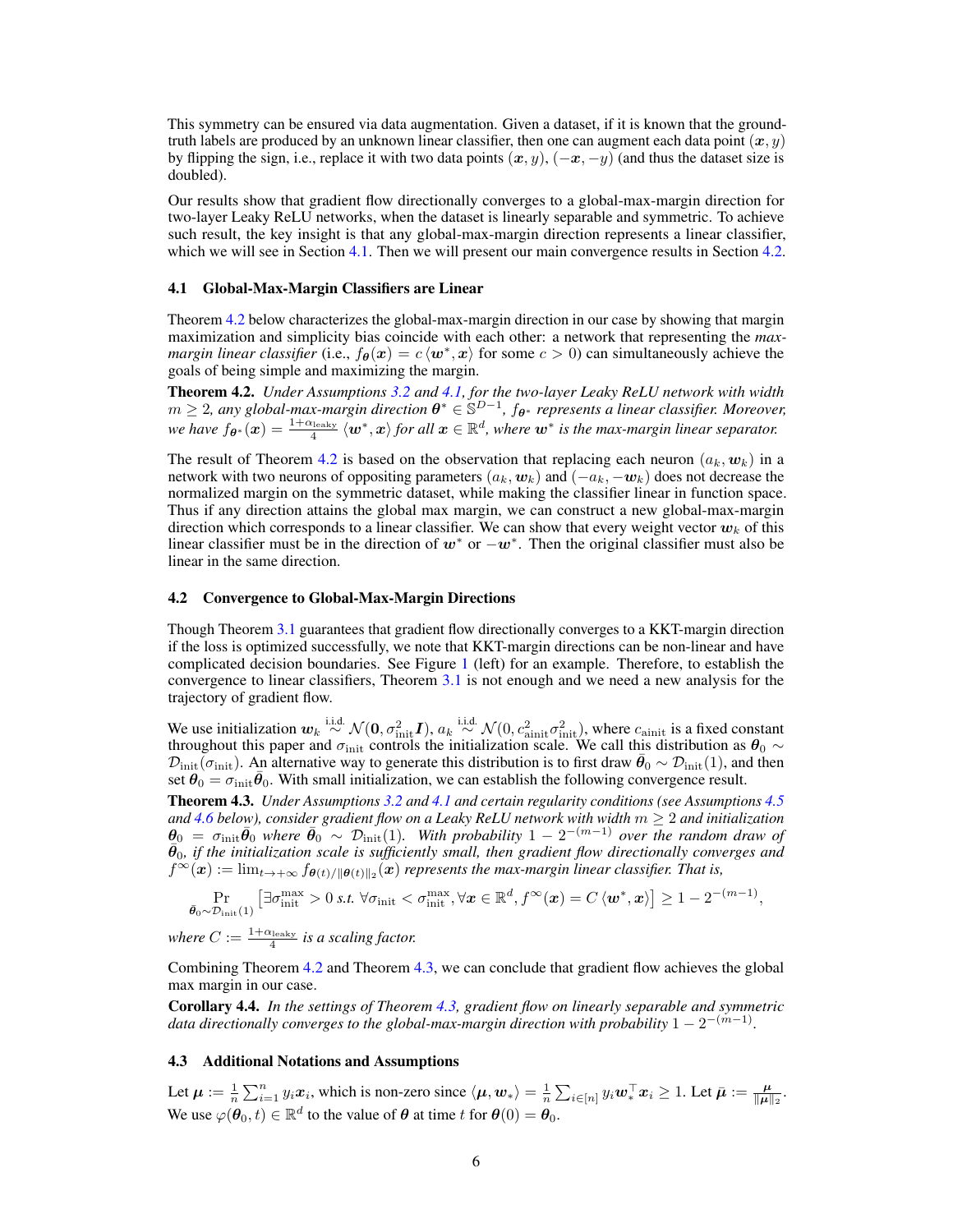We make the following technical assumption, which holds if we are allowed to add a slight perturbation to the training set.

<span id="page-6-0"></span>**Assumption 4.5.** For all  $i \in [n], \langle \mu, x_i \rangle \neq 0$ .

Another technical issue we face is that the gradient flow may not be unique due to non-smoothness. It is possible that  $\varphi(\theta_0, t)$  is not well-defined as the solution of [\(1\)](#page-4-1) may not be unique. See Appendix [I.2](#page--1-3) for more discussions. In this case, we assign  $\varphi(\theta_0, \cdot)$  to be an arbitrary gradient flow trajectory starting from  $\theta_0$ . In the case where  $\varphi(\theta_0, t)$  has only one possible value for all  $t \geq 0$ , we say that  $\theta_0$ is a *non-branching starting point*. We assume the following technical assumption.

<span id="page-6-1"></span>**Assumption 4.6.** For any  $m \geq 2$ , there exist  $r, \epsilon > 0$  such that  $\theta$  is a non-branching starting point if its neurons can be partitioned into two groups: in the first group,  $a_k = ||w_k||_2 \in (0, r)$ and all  $w_k$  point to the same direction  $w^+ \in \mathbb{S}^{\bar{d}-1}$  with  $||w^+ - \bar{\mu}||_2 \leq \epsilon$ ; in the second group,  $-a_k = ||w_k||_2 \in (0, r)$  and all  $w_k$  point to the same direction  $w^- \in \mathbb{S}^{d-1}$  with  $||w^- + \bar{\mu}||_2 \leq \epsilon$ .

## 5 Proof Sketch for the Symmetric Case

In this section, we provide a proof sketch for Theorem [4.3.](#page-5-1) Our proof uses a multi-phase analysis, which divides the training process into 3 phases, from small initialization to the final convergence. We will now elaborate the analyses for them one by one.

## 5.1 Phase I: Dynamics Near Zero

Gradient flow starts with small initialization. In Phase I, we analyze the dynamics when gradient flow does not go far away from zero. Inspired by [Li et al.](#page-12-6) [\(2021\)](#page-12-6), we relate such dynamics to power iterations and show that every weight vector  $w_k$  in the first layer moves towards the directions of either  $\bar{\mu}$  or  $-\bar{\mu}$ . To see this, the first step is to note that  $f_{\theta}(x_i) \approx 0$  when  $\theta$  is close to 0. Applying Taylor expansion on  $\ell(y_i f_{\theta}(\boldsymbol{x}_i))$ ,

$$
\mathcal{L}(\boldsymbol{\theta}) = \frac{1}{n} \sum_{i \in [n]} \ell(y_i f_{\boldsymbol{\theta}}(\boldsymbol{x}_i)) \approx \frac{1}{n} \sum_{i \in [n]} (\ell(0) + \ell'(0) y_i f_{\boldsymbol{\theta}}(\boldsymbol{x}_i)). \tag{2}
$$

Expanding  $f_{\theta}(x_i)$  and reorganizing the terms, we have

$$
\mathcal{L}(\boldsymbol{\theta}) \approx \frac{1}{n} \sum_{i \in [n]} \ell(0) + \frac{1}{n} \sum_{i \in [n]} \ell'(0) \sum_{k \in [m]} y_i a_k \phi(\mathbf{w}_k^{\top} \mathbf{x}_i) = \ell(0) + \frac{\ell'(0)}{n} \sum_{k \in [m]} \sum_{i \in [n]} y_i a_k \phi(\mathbf{w}_k^{\top} \mathbf{x}_i)
$$

$$
= \ell(0) - \sum_{k \in [m]} a_k G(\mathbf{w}_k),
$$

where *G*-function [\(Maennel et al.,](#page-12-10) [2018\)](#page-12-10) is defined below:

$$
G(\boldsymbol{w}) := \frac{-\ell'(0)}{n} \sum_{i \in [n]} y_i \phi(\boldsymbol{w}^\top \boldsymbol{x}_i) = \frac{1}{2n} \sum_{i \in [n]} y_i \phi(\boldsymbol{w}^\top \boldsymbol{x}_i).
$$

This means gradient flow optimizes each  $-a_kG(\mathbf{w}_k)$  separately near origin.

<span id="page-6-2"></span>
$$
\frac{\mathrm{d}w_k}{\mathrm{d}t} \approx a_k \partial^{\circ} G(\boldsymbol{w}_k), \qquad \frac{\mathrm{d}a_k}{\mathrm{d}t} \approx G(\boldsymbol{w}_k). \tag{3}
$$

In the case where Assumption [4.1](#page-4-3) holds, we can pair each  $x_i$  with  $-x_i$  and use the identity  $\phi(z)$  –  $\phi(-z) = \max\{z, \alpha_{\text{leaky}}\overline{z}\} - \max\{-z, -\alpha_{\text{leaky}}\overline{z}\} = (1 + \alpha_{\text{leaky}})z$  to show that  $G(\boldsymbol{w})$  is linear:

$$
G(\boldsymbol{w}) = \frac{1}{2n} \sum_{i \in [n/2]} \left( \phi(\boldsymbol{w}^\top \boldsymbol{x}_i) - \phi(-\boldsymbol{w}^\top \boldsymbol{x}_i) \right) = \frac{1}{2n} \sum_{i \in [n/2]} (1 + \alpha_{\text{leaky}}) \boldsymbol{w}^\top \boldsymbol{x}_i = \langle \boldsymbol{w}, \tilde{\boldsymbol{\mu}} \rangle ,
$$

where  $\tilde{\mu} := \frac{1+\alpha_{\text{leaky}}}{2} \mu = \frac{1+\alpha_{\text{leaky}}}{2n} \sum_{i \in [n]} y_i x_i$ . Substituting this formula for G into [\(3\)](#page-6-2) reveals that the dynamics of two-layer neural nets near zero has a close relationship to power iteration (or matrix exponentiation) of a matrix  $M_{\tilde{\mu}} \in \mathbb{R}^{(d+1)\times(d+1)}$  that only depends on data.

$$
\frac{\mathrm{d}}{\mathrm{d}t}\begin{bmatrix} \boldsymbol{w}_k \\ a_k \end{bmatrix} \approx \boldsymbol{M}_{\tilde{\boldsymbol{\mu}}}\begin{bmatrix} \boldsymbol{w}_k \\ a_k \end{bmatrix}, \qquad \text{where} \qquad \boldsymbol{M}_{\tilde{\boldsymbol{\mu}}} := \begin{bmatrix} \boldsymbol{0} & \tilde{\boldsymbol{\mu}} \\ \tilde{\boldsymbol{\mu}}^{\top} & 0 \end{bmatrix}.
$$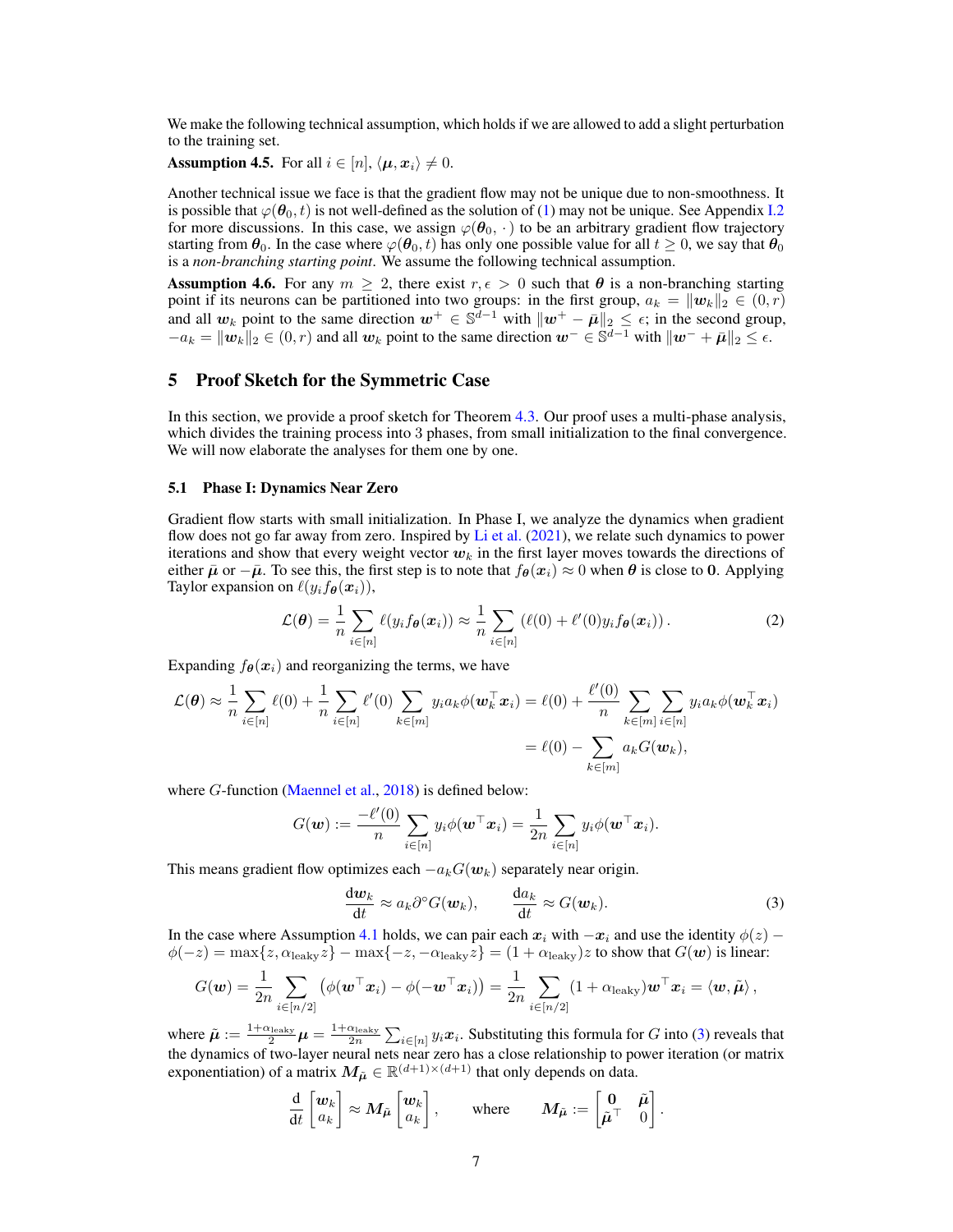Simple linear algebra shows that  $\lambda_0 := \|\tilde{\boldsymbol{\mu}}\|_2, \frac{1}{\sqrt{\lambda}}$  $\overline{z}(\bar{\mu}, 1) \in \mathbb{R}^{d+1}$  are the unique top eigenvalue and eigenvector of  $M_{\tilde\mu}$ , which suggests that  $(w_k(t), a_k(t)) \in \mathbb{R}^{d+1}$  aligns to this top eigenvector direction if the approximation [\(3\)](#page-6-2) holds for a sufficiently long time. With small initialization, this can indeed be true and we obtain the following lemma.

**Definition 5.1** (M-norm). For parameter vector  $\boldsymbol{\theta} = (\boldsymbol{w}_1, \dots, \boldsymbol{w}_m, a_1, \dots, a_m)$ , we define the M-norm to be  $\|\theta\|_{\mathcal{M}} = \max_{k \in [m]} \{\max\{\|\mathbf{w}_k\|_2, |a_k|\}\}.$ 

<span id="page-7-0"></span>**Lemma 5.2.** Let  $r > 0$  be a small value. With probability 1 over the random draw of  $\bar{\theta}_0 =$  $(w_1,\ldots,\bar{w}_m,\bar{a}_1,\ldots,\bar{a}_m) \sim \mathcal{D}_{\rm init}(1)$ , if we take  $\sigma_{\rm init}\leq \frac{r^3}{\sqrt{m}\|\bar{\boldsymbol{\theta}}_0\|_M}$ , then any neuron  $(w_k,a_k)$  at time  $T_1(r):=\frac{1}{\lambda_0}\ln \frac{r}{\sqrt{m}\sigma_{\rm init}\left\|\bar{\pmb\theta}_0\right\|_{\rm M}}$  can be decomposed into

$$
\mathbf{w}_k(T_1(r)) = r\bar{b}_k\bar{\boldsymbol{\mu}} + \Delta \mathbf{w}_k, \qquad a_k(T_1(r)) = r\bar{b}_k + \Delta a_k,
$$

where  $\bar{b}_k := \frac{\langle \bar{\bm{w}}_k, \bar{\bm{\mu}} \rangle + \bar{a}_k}{2 \sqrt{m} \|\bar{\bm{a}}_k\|}$  $\frac{\langle \bm{w}_k,\bm{\mu}\rangle+a_k}{2\sqrt{m}\|\bar{\bm{\theta}}_0\|_{\mathbf{M}}}$  and the error term  $\Delta \bm{\theta}:=(\Delta \bm{w}_1,\ldots,\Delta \bm{w}_m,\Delta a_1,\ldots,\Delta a_m)$  is bounded  $by \|\Delta\theta\|_{\text{M}} \leq \frac{Cr^3}{\sqrt{m}}$  for some universal constant C.

## 5.2 Phase II: Near-Two-Neuron Dynamics

By Lemma [5.2,](#page-7-0) we know that at time  $T_1(r)$  we have  $w_k(T_1(r)) \approx r \overline{b}_k \overline{\mu}$  and  $a_k(T_1(r)) \approx r \overline{b}_k$ , where  $\bar{b} \in \mathbb{R}^d$  is some fixed vector. This motivates us to couple the training dynamics of  $\theta(t) =$  $(w_1(t), \ldots, w_m(t), a_1(t), \ldots, a_m(t))$  after the time  $T_1(r)$  with another gradient flow starting from the point  $(r\bar{b}_1\bar{\mu}, \ldots, r\bar{b}_m\bar{\mu}, r\bar{b}_1, \ldots, r\bar{b}_m)$ . Interestingly, the latter dynamic can be seen as a dynamic of two neurons "embedded" into the m-neuron neural net, and we will show that  $\theta(t)$  is close to this "embedded" two-neuron dynamic for a long time. Now we first introduce our idea of embedding a two-neuron network into an m-neuron network.

**Embedding.** For any  $b \in \mathbb{R}^m$ , we say that b is a *good embedding vector* if it has at least one positive entry and one negative entry, and all the entries are non-zero. For a good embedding vector b, we use  $b_+ := \sqrt{\sum_{j \in [m]} \mathbb{1}_{[b_j > 0]} b_j^2}$  and  $b_- := -\sqrt{\sum_{j \in [m]} \mathbb{1}_{[b_j < 0]} b_j^2}$  to denote the root-sum-squared of the positive entries and the negative root-sum-squared of the negative entries. For parameter  $\hat{\theta} := (\hat{w}_1, \hat{w}_2, \hat{a}_1, \hat{a}_2)$  of a two-neuron neural net with  $\hat{a}_1 > 0$  and  $\hat{a}_2 < 0$ , we define the *embedding* from two-neuron into *m*-neuron neural nets as  $\pi_b(\hat{\bm{w}}_1, \hat{\bm{w}}_2, \hat{a}_1, \hat{a}_2) = (\bm{w}_1, \dots, \bm{w}_m, a_1, \dots, a_m)$ , where

$$
a_k = \begin{cases} \frac{b_k}{b_k} \hat{a}_1, & \text{if } b_k > 0\\ \frac{b_k}{b_-} \hat{a}_2, & \text{if } b_k < 0 \end{cases}, \qquad \mathbf{w}_k = \begin{cases} \frac{b_k}{b_+} \hat{\mathbf{w}}_1, & \text{if } b_k > 0\\ \frac{b_k}{b_-} \hat{\mathbf{w}}_2, & \text{if } b_k < 0 \end{cases}
$$

.

It is easy to check that  $f_{\hat{\theta}}(x) = f_{\pi_b(\hat{\theta})}(x)$  by the homogeneity of the activation ( $\phi(cz) = c\phi(z)$  for  $c > 0$ :

$$
f_{\pi_b(\hat{\theta})}(x) = \sum_{b_k>0} a_k \phi(\boldsymbol{w}_k^{\top} x) + \sum_{b_k<0} a_k \phi(\boldsymbol{w}_k^{\top} x)
$$
  
= 
$$
\sum_{b_k>0} \frac{b_k^2}{b_+^2} \hat{a}_1 \phi(\hat{\boldsymbol{w}}_1^{\top} x) + \sum_{b_k<0} \frac{b_k^2}{b_-^2} \hat{a}_2 \phi(\hat{\boldsymbol{w}}_2^{\top} x) = \hat{a}_1 \phi(\hat{\boldsymbol{w}}_1^{\top} x) + \hat{a}_2 \phi(\hat{\boldsymbol{w}}_2^{\top} x) = f_{\hat{\theta}}(x).
$$

Moreover, by taking the chain rule, we can obtain the following lemma showing that the trajectories starting from  $\hat{\theta}$  and  $\pi_b(\hat{\theta})$  are essentially the same.

<span id="page-7-1"></span>**Lemma 5.3.** *Given*  $\hat{\theta} := (\hat{w}_1, \hat{w}_2, \hat{a}_1, \hat{a}_2)$  *with*  $\hat{a}_1 > 0$  *and*  $\hat{a}_2 < 0$ , *if both*  $\hat{\theta}$  *and*  $\pi_b(\hat{\theta})$  *are non-branching starting points, then*  $\varphi(\pi_b(\hat{\theta}), t) = \pi_b(\varphi(\hat{\theta}, t))$  *for all*  $t \geq 0$ *.* 

**Approximate Embedding.** Back to our analysis for Phase II,  $\bar{b}$  is a good embedding vector with high probability (see lemma below). Let  $\hat{\theta} := (\bar{b}_+, \bar{b}_+, \bar{b}_-, \bar{b}_-, \bar{b}_-, \bar{\mu})$ . By Lemma [5.2,](#page-7-0)  $\pi_{\bar{b}}(r\hat{\theta}) =$  $(r\bar{b}_1\bar{\mu}, \ldots, r\bar{b}_m\bar{\mu}, r\bar{b}_1, \ldots, r\bar{b}_m) \approx \theta(T_1(r))$ , which means  $r\hat{\theta} \to \theta(T_1(r))$  is approximately an embedding. Suppose that the approximation happens to be exact, namely  $\pi_{\bar{b}}(r\hat{\theta}) = \theta(T_1(r))$ , then  $\theta(T_1(r) + t) = \pi_{\bar{b}}(\varphi(r\hat{\theta}, t))$  by Lemma [5.3.](#page-7-1) Inspired by this, we consider the case where  $\sigma_{\text{init}} \to 0, r \to 0$  so that the approximate embedding is infinitely close to the exact one, and prove the following lemma. We shift the training time by  $\overline{T}_2(r)$  to avoid trivial limits (such as 0).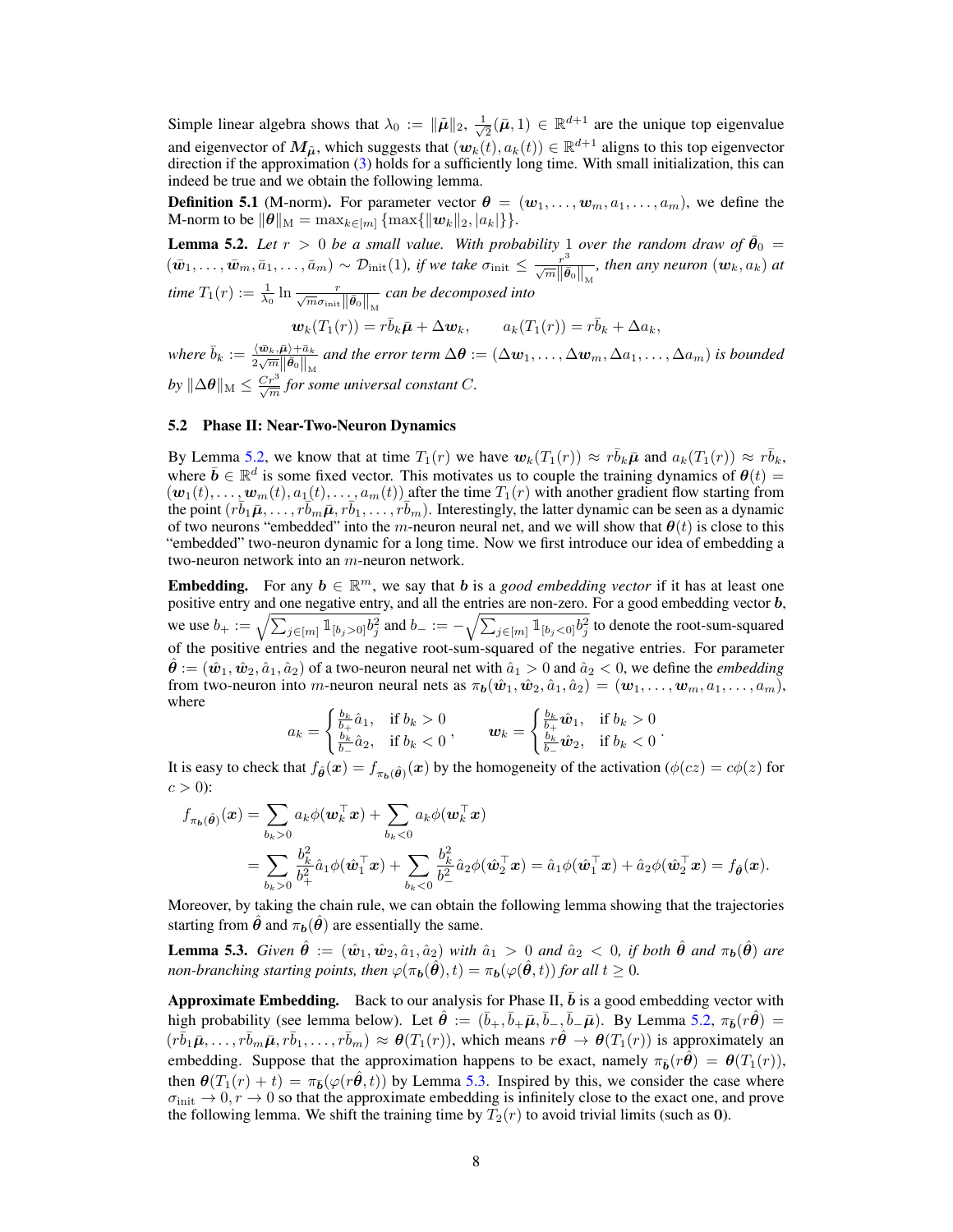**Lemma 5.4.** *Follow the notations in Lemma [5.2](#page-7-0) and take*  $\sigma_{\text{init}} \leq \frac{r^3}{\sqrt{m} \|\bar{\boldsymbol{\theta}}_0\|_{\mathcal{M}}}$ *. Let*  $T_2(r) := \frac{1}{\lambda_0} \ln \frac{1}{r}$ *, then*  $T_{12} := T_1(r) + T_2(r) = \frac{1}{\lambda_0} \ln \frac{1}{\sqrt{m \sigma_{\text{init}}} ||\bar{\theta}_0||_M}$  regardless the choice of r. For width  $m \geq 2$ , with probability  $1 - 2^{-(m-1)}$  *over the random draw of*  $\bar{\theta}_0 \sim \mathcal{D}_{\text{init}}(1)$ *, the vector*  $\bar{\mathbf{b}} \in \mathbb{R}^m$  is a *good embedding vector, and for the two-neuron dynamics starting with rescaled initialization in the*  $direction$  of  $\hat{\bm{\theta}}:=(\bar{b}_+,\bar{b}_+\bar{\bm{\mu}},\bar{b}_-,\bar{b}_-\bar{\bm{\mu}}),$  the following limit exists for all  $t,$ 

$$
\tilde{\boldsymbol{\theta}}(t) := \lim_{r \to 0} \varphi\left(r\hat{\boldsymbol{\theta}}, T_2(r) + t\right) \neq \mathbf{0},\tag{4}
$$

*and moreover, for the m-neuron dynamics of*  $\theta(t)$ *, the following holds for all t,* 

<span id="page-8-1"></span>
$$
\lim_{\sigma_{\text{init}} \to 0} \theta(T_{12} + t) = \pi_{\bar{b}}(\tilde{\theta}(t)).
$$
\n(5)

## 5.3 Phase III: Dynamics near Global-Max-Margin Direction

<span id="page-8-0"></span>With some efforts, we have the following characterization for the two-neuron dynamics. **Theorem 5.5.** For  $m = 2$ , if initially  $a_1 = ||w_1||_2$ ,  $a_2 = -||w_2||_2$ ,  $\langle w_1, w^* \rangle > 0$  and  $\langle w_2, w^* \rangle < 0$ , *then*  $\theta(t)$  *directionally converges to the following global-max-margin direction,* 

$$
\lim_{t\to+\infty}\frac{\boldsymbol{\theta}(t)}{\|\boldsymbol{\theta}(t)\|_2}=\frac{1}{4}(\boldsymbol{w}^*,-\boldsymbol{w}^*,1,-1),
$$

*where* w<sup>∗</sup> *is the max-margin linear separator.*

It is not hard to verify that  $\hat{\theta}(t)$  satisfies the conditions required by Theorem [5.5.](#page-8-0) Given this result, a first attempt to establish the convergence of  $\theta(t)$  to global-max-margin direction is to take  $t \to +\infty$ on both sides of [\(5\)](#page-8-1). However, this only proves that  $\theta(T_{12} + t)$  directionally converges to the globalmax-margin direction if we take the limit  $\sigma_{\text{init}} \to 0$  first then take  $t \to +\infty$ , while we are interested in the convergent solution when  $t \to +\infty$  first then  $\sigma_{\text{init}} \to 0$  (i.e., solution gradient flow converges to with infinite training time, if it starts from sufficiently small initialization). These two double limits are not equivalent because the order of limits cannot be exchanged without extra conditions.

To overcome this issue, we follow a similar proof strategy as [Ji and Telgarsky](#page-12-1) [\(2020a\)](#page-12-1) to prove local convergence near a local-max-margin direction, as formally stated below. Theorem [5.6](#page-8-2) holds for L-homogeneous neural networks in general and we believe is of independent interest.

<span id="page-8-2"></span>Theorem 5.6. *Consider any* L*-homogeneous neural networks with logistic loss. Given a local-max* $m$ argin direction  $\bar{\bm{\theta}}^* \in \mathbb{S}^{D-1}$  and any  $\delta > 0$ , there exists  $\epsilon_0 > 0$  and  $\rho_0 \geq 1$  such that for any  $\bm{\theta}_0$  with  $$  $\frac{\theta_0}{\|\theta_0\|_2} - \bar{\theta}^* \Big\|_2 \leq \epsilon_0$ , gradient flow starting with  $\theta_0$  directionally *converges to some direction*  $\bar{\theta}$  *with the same normalized margin*  $\gamma$  *as*  $\bar{\theta}^*$ *, and*  $\|\bar{\theta} - \bar{\theta}^*\|_2 \leq \delta$ *.* 

Using Theorem [5.6,](#page-8-2) we can finish the proof for Theorem [4.3](#page-5-1) as follows. First we note that the twoneuron global-max-margin direction  $\frac{1}{4}(\boldsymbol{w}^*, -\boldsymbol{w}^*, 1, -1)$  after embedding is a global-max-margin direction for  $m$ -neurons, and we can prove that any direction with distance no more than a small constant  $\delta > 0$  is still a global-max-margin direction. Then we can take t to be large enough so that  $\pi_{\bar{\boldsymbol{b}}}(\boldsymbol{\theta}(t))$  satisfies the conditions in Theorem [5.6.](#page-8-2) According to [\(5\)](#page-8-1), we can also make the conditions hold for  $\theta(T_{12} + t)$  by taking  $\sigma_{init}$  and r to be sufficiently small. Finally, applying Theorem [5.6](#page-8-2) finishes the proof.

## 6 Non-symmetric Data Complicates the Picture

Now we turn to study the case without assuming symmetry and the question is whether the implicit bias to global-max-margin solution still holds. Unfortunately, it turns out the convergence to globalmax-margin classifier is very fragile — for any linearly separable dataset, we can add 3 extra data points so that every linear classifier has suboptimal margin but still gradient flow with small initialization converges to a linear classifier.<sup>[3](#page-8-3)</sup> See Definition  $6.1$  for the construction and Figure [1](#page-3-0) (right) for an example.

<span id="page-8-3"></span><sup>&</sup>lt;sup>3</sup>Here linear classifier refers to a classifier whose decision boundary is linear.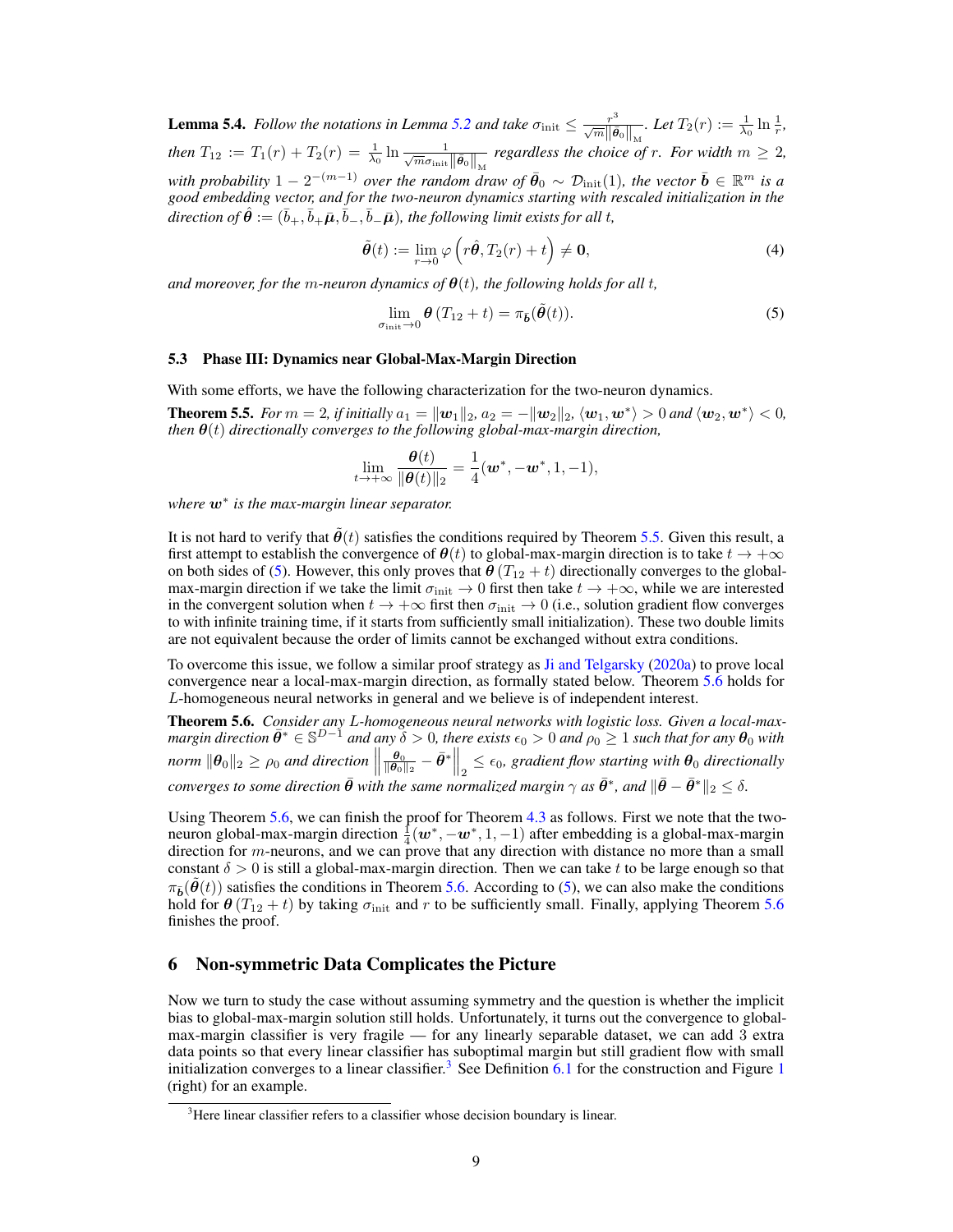Unlike the symmetric case, we use balanced Gaussian initialization instead of purely random Gaussian initialization:  $w_k \sim \mathcal{N}(0, \sigma_{\text{init}}^2 I)$ ,  $a_k = s_k ||w_k||_2$ , where  $s_k \sim \text{unif}\{\pm 1\}$ . We call this distribution as  $\theta_0 \sim \tilde{\mathcal{D}}_{init}(\sigma_{init})$ . This adaptation can greatly simplify our analysis since it ensures that  $a_k(t)$  $s_k \|\mathbf{w}_k(t)\|_2$  for all  $t \geq 0$  (Corollary [B.18\)](#page--1-4). Similar as the symmetric case, an alternative way to generate this distribution is to first draw  $\bar{\theta}_0 \sim \tilde{\mathcal{D}}_\text{init}(1)$ , and then set  $\theta_0 = \sigma_\text{init} \bar{\theta}_0$ .

<span id="page-9-3"></span>**Definition 6.1** ((H, K  $\epsilon$ ,  $w_{\perp}$ )-Hinted Dataset). Given a linearly separable dataset S with max-margin linear separator  $w^*$ , for constants  $H, K, \epsilon > 0$  and unit vector  $w^{\perp} \in \mathbb{S}^{d-1}$  perpendicular to  $w^*$ , we define the  $(H, K, \epsilon, w_\perp)$ -hinted dataset  $\mathcal{S}'$  by the dataset containing all the data points in  $\mathcal S$  and the following 3 data points (numbered by  $1, 2, 3$ ) that can serve as hints to the max-margin linear separator  $w^*$ :

 $(\mathbf{x}_1, y_1) = (H\mathbf{w}^*, 1),$   $(\mathbf{x}_2, y_2) = (\epsilon \mathbf{w}^* + K\mathbf{w}_\perp, 1),$   $(\mathbf{x}_3, y_3) = (\epsilon \mathbf{w}^* - K\mathbf{w}_\perp, 1).$ 

<span id="page-9-2"></span>Theorem 6.2. *Given a linearly separable dataset* S *and a unit vector* w<sup>⊥</sup> ∈ S <sup>d</sup>−<sup>1</sup> *perpendicular to the max-margin linear separator* w<sup>∗</sup> *, for any sufficiently large* H > 0, K > 0 *and sufficiently small* > 0*, the following statement holds for the (*H*,* K*, ,* w⊥*)-Hinted Dataset* S 0 *. Under a regularity assumption for gradient flow (see Assumption [A.6\)](#page--1-5), consider gradient flow on a Leaky*  $ReLU$  network with width  $m \geq 1$  and initialization  $\theta_0 = \sigma_{init} \overline{\theta}_0$  where  $\overline{\theta}_0 \sim \tilde{\mathcal{D}}_{init}(1)$ . With  $p$ robability  $1 - 2^{-m}$  *over the draw of*  $\bar{\theta}_0$ , if the initialization scale is sufficiently small, then gradient *flow directionally converges and*  $f^{\infty}(\bm{x}) := \lim_{t \to +\infty} f_{\bm{\theta}(t)/\|\bm{\theta}(t)\|_2}(\bm{x})$  *represents the one-Leaky-* $ReLU$  classifier  $\frac{1}{2}\phi(\langle \boldsymbol{w}^*, \boldsymbol{x}\rangle)$  with linear decision boundary. That is,

$$
\Pr_{\bar{\boldsymbol{\theta}}_0 \sim \mathcal{D}_{\text{init}}(1)} \left[ \exists \sigma_{\text{init}}^{\text{max}} > 0 \text{ s.t. } \forall \sigma_{\text{init}} < \sigma_{\text{init}}^{\text{max}}, \forall \boldsymbol{x} \in \mathbb{R}^d, f^{\infty}(\boldsymbol{x}) = \frac{1}{2} \phi(\langle \boldsymbol{w}^*, \boldsymbol{x} \rangle) \right] \ge 1 - \delta.
$$

*Moreover, the convergent classifier only attains a suboptimal margin.*

Theorem [6.2](#page-9-2) is actually a simple corollary general theorem under data assumptions that hold for a broader class of linearly separable data. From a high-level perspective, we only require two assumptions: (1). There is a direction such that data points have large inner products with this direction on average; (2). The support vectors for the max-margin linear separator  $w^*$  have nearly the same labels. The first hint data point is for the first condition and the second and third data point is for the second condition. We defer formal statements of the assumptions and theorems to Appendix [A.](#page--1-0)

# 7 Conclusions and Future Works

We study the implicit bias of gradient flow in training two-layer Leaky ReLU networks on linearly separable datasets. When the dataset is symmetric, we show any global-max-margin classifier is exactly linear and gradient flow converges to a global-max-margin direction. On the pessimistic side, we show such margin maximization result is fragile — for any linearly separable dataset, we can lead gradient flow to converge to a linear classifier with suboptimal margin by adding only 3 extra data points. A critical assumption for our convergence analysis is the linear separability of data. We left it as a future work to study simplicity bias and global margin maximization without assuming linear separability.

## Acknowledgments and Disclosure of Funding

The authors acknowledge support from NSF, ONR, Simons Foundation, DARPA and SRC. ZL is also supported by Microsoft Research PhD Fellowship.

## References

<span id="page-9-0"></span>Zeyuan Allen-Zhu, Yuanzhi Li, and Yingyu Liang. Learning and generalization in overparameterized neural networks, going beyond two layers, 2018.

<span id="page-9-1"></span>Zeyuan Allen-Zhu, Yuanzhi Li, and Zhao Song. A convergence theory for deep learning via overparameterization. In Kamalika Chaudhuri and Ruslan Salakhutdinov, editors, *Proceedings of the 36th International Conference on Machine Learning*, volume 97 of *Proceedings of Machine Learning Research*, pages 242–252, Long Beach, California, USA, 09–15 Jun 2019. PMLR.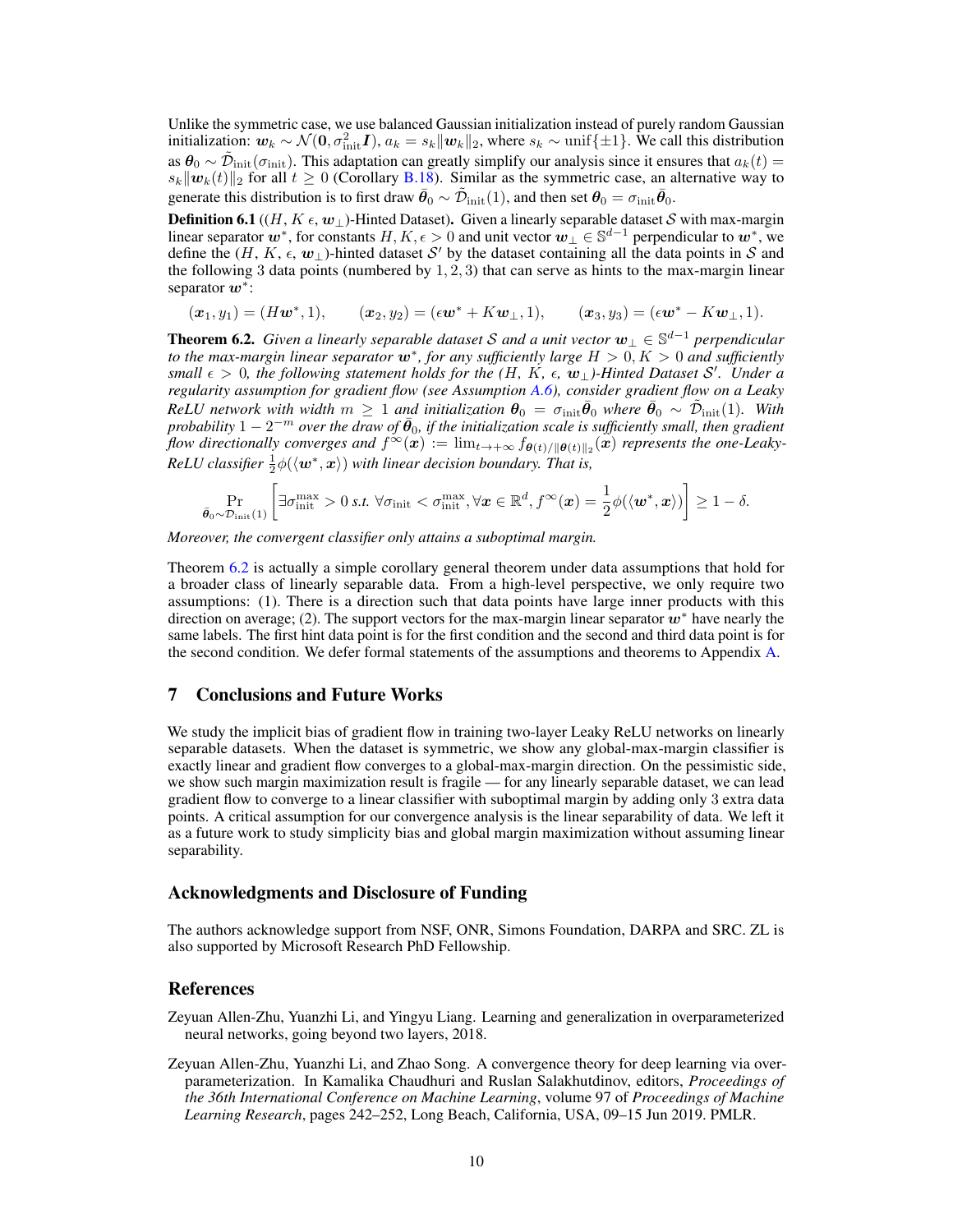- <span id="page-10-8"></span>Sanjeev Arora, Nadav Cohen, Wei Hu, and Yuping Luo. Implicit regularization in deep matrix factorization. In H. Wallach, H. Larochelle, A. Beygelzimer, F. d' Alché-Buc, E. Fox, and R. Garnett, editors, *Advances in Neural Information Processing Systems 32*, pages 7411–7422. Curran Associates, Inc., 2019a.
- <span id="page-10-3"></span>Sanjeev Arora, Simon Du, Wei Hu, Zhiyuan Li, and Ruosong Wang. Fine-grained analysis of optimization and generalization for overparameterized two-layer neural networks. In Kamalika Chaudhuri and Ruslan Salakhutdinov, editors, *Proceedings of the 36th International Conference on Machine Learning*, volume 97 of *Proceedings of Machine Learning Research*, pages 322–332. PMLR, 09–15 Jun 2019b.
- <span id="page-10-5"></span>Peter L Bartlett, Dylan J Foster, and Matus J Telgarsky. Spectrally-normalized margin bounds for neural networks. In I. Guyon, U. V. Luxburg, S. Bengio, H. Wallach, R. Fergus, S. Vishwanathan, and R. Garnett, editors, *Advances in Neural Information Processing Systems 30*, pages 6240–6249. Curran Associates, Inc., 2017.
- Jérôme Bolte, Aris Daniilidis, Olivier Ley, and Laurent Mazet. Characterizations of łojasiewicz inequalities: subgradient flows, talweg, convexity. *Transactions of the American Mathematical Society*, 362(6):3319–3363, 2010.
- <span id="page-10-7"></span>Alon Brutzkus and Amir Globerson. Why do larger models generalize better? A theoretical perspective via the XOR problem. In Kamalika Chaudhuri and Ruslan Salakhutdinov, editors, *Proceedings of the 36th International Conference on Machine Learning*, volume 97 of *Proceedings of Machine Learning Research*, pages 822–830. PMLR, 09–15 Jun 2019.
- <span id="page-10-4"></span>Alon Brutzkus, Amir Globerson, Eran Malach, and Shai Shalev-Shwartz. SGD learns overparameterized networks that provably generalize on linearly separable data. In *International Conference on Learning Representations*, 2018.
- <span id="page-10-6"></span>Zixiang Chen, Yuan Cao, Difan Zou, and Quanquan Gu. How much over-parameterization is sufficient to learn deep ReLU networks? In *International Conference on Learning Representations*, 2021.
- <span id="page-10-0"></span>Lénaïc Chizat and Francis Bach. Implicit bias of gradient descent for wide two-layer neural networks trained with the logistic loss. In Jacob Abernethy and Shivani Agarwal, editors, *Proceedings of Thirty Third Conference on Learning Theory*, volume 125 of *Proceedings of Machine Learning Research*, pages 1305–1338. PMLR, 09–12 Jul 2020.
- <span id="page-10-1"></span>Lénaïc Chizat, Edouard Oyallon, and Francis Bach. On lazy training in differentiable programming. In H. Wallach, H. Larochelle, A. Beygelzimer, F. d'Alché-Buc, E. Fox, and R. Garnett, editors, *Advances in Neural Information Processing Systems 32*, pages 2937–2947. Curran Associates, Inc., 2019.
- <span id="page-10-10"></span>Francis H. Clarke, Yuri S. Ledyaev, Ronald J. Stern, and Peter R. Wolenski. *Nonsmooth analysis and control theory*, volume 178. Springer Science & Business Media, 2008.
- <span id="page-10-9"></span>Frank H. Clarke. Generalized gradients and applications. *Transactions of the American Mathematical Society*, 205:247–262, 1975.
- <span id="page-10-12"></span>Michel Coste. *An introduction to o-minimal geometry*. Istituti editoriali e poligrafici internazionali Pisa, 2000.
- <span id="page-10-11"></span>Damek Davis, Dmitriy Drusvyatskiy, Sham Kakade, and Jason D. Lee. Stochastic subgradient method converges on tame functions. *Foundations of Computational Mathematics*, 20(1):119–154, Feb 2020.
- <span id="page-10-2"></span>Simon Du, Jason Lee, Haochuan Li, Liwei Wang, and Xiyu Zhai. Gradient descent finds global minima of deep neural networks. In Kamalika Chaudhuri and Ruslan Salakhutdinov, editors, *Proceedings of the 36th International Conference on Machine Learning*, volume 97 of *Proceedings of Machine Learning Research*, pages 1675–1685, Long Beach, California, USA, 09–15 Jun 2019a. PMLR.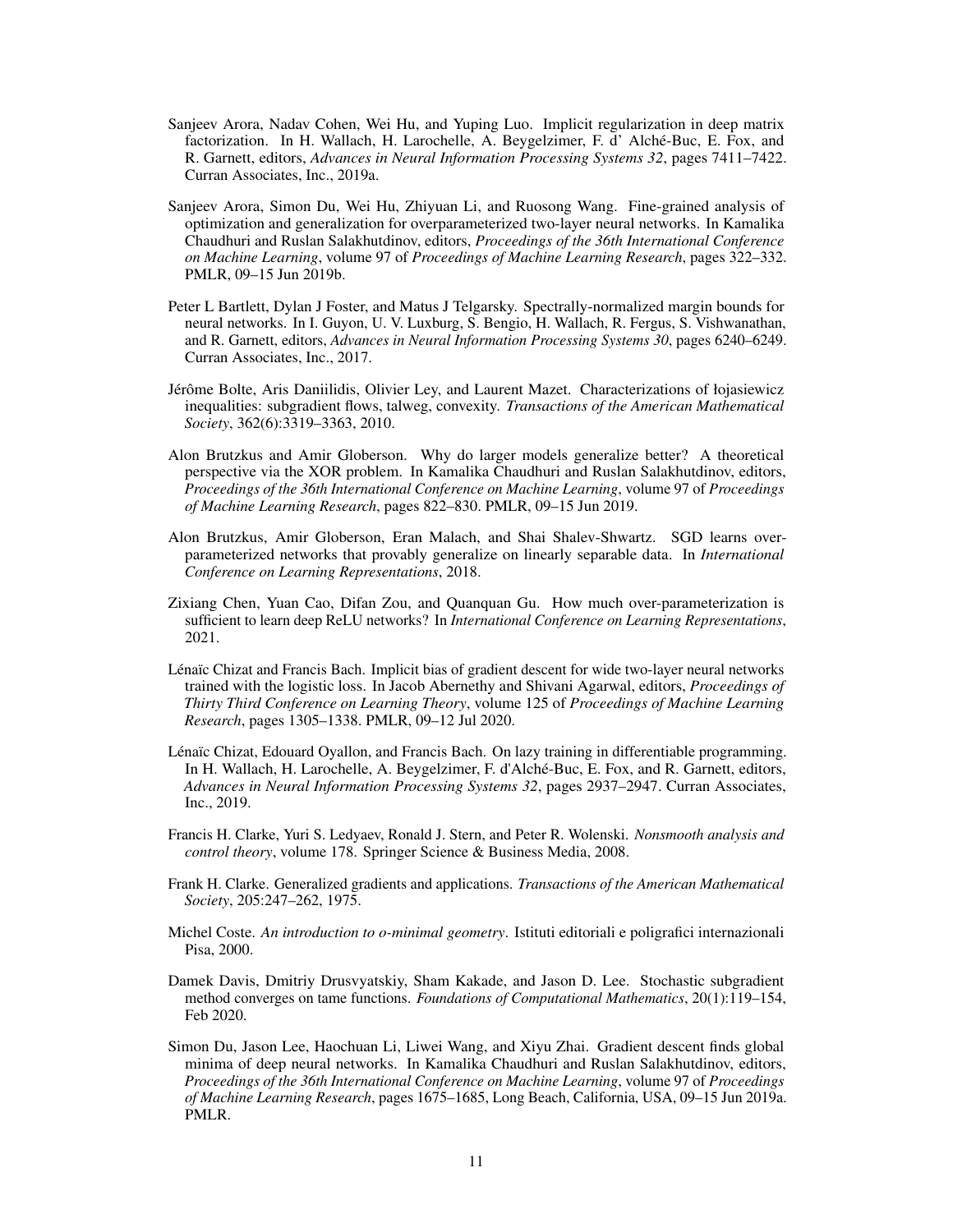- Simon S. Du, Wei Hu, and Jason D. Lee. Algorithmic regularization in learning deep homogeneous models: Layers are automatically balanced. In S. Bengio, H. Wallach, H. Larochelle, K. Grauman, N. Cesa-Bianchi, and R. Garnett, editors, *Advances in Neural Information Processing Systems 31*, pages 382–393. Curran Associates, Inc., 2018.
- <span id="page-11-6"></span>Simon S. Du, Xiyu Zhai, Barnabas Poczos, and Aarti Singh. Gradient descent provably optimizes over-parameterized neural networks. In *International Conference on Learning Representations*, 2019b.
- Joydeep Dutta, Kalyanmoy Deb, Rupesh Tulshyan, and Ramnik Arora. Approximate KKT points and a proximity measure for termination. *Journal of Global Optimization*, 56(4):1463–1499, 2013.
- <span id="page-11-8"></span>Spencer Frei, Yuan Cao, and Quanquan Gu. Provable generalization of sgd-trained neural networks of any width in the presence of adversarial label noise. In Marina Meila and Tong Zhang, editors, *Proceedings of the 38th International Conference on Machine Learning*, volume 139 of *Proceedings of Machine Learning Research*, pages 3427–3438. PMLR, 18–24 Jul 2021.
- <span id="page-11-9"></span>Gauthier Gidel, Francis Bach, and Simon Lacoste-Julien. Implicit regularization of discrete gradient dynamics in linear neural networks. In H. Wallach, H. Larochelle, A. Beygelzimer, F. d' Alché-Buc, E. Fox, and R. Garnett, editors, *Advances in Neural Information Processing Systems 32*, pages 3196–3206. Curran Associates, Inc., 2019.
- <span id="page-11-10"></span>Daniel Gissin, Shai Shalev-Shwartz, and Amit Daniely. The implicit bias of depth: How incremental learning drives generalization. In *International Conference on Learning Representations*, 2020.
- <span id="page-11-0"></span>Suriya Gunasekar, Jason Lee, Daniel Soudry, and Nathan Srebro. Characterizing implicit bias in terms of optimization geometry. In Jennifer Dy and Andreas Krause, editors, *Proceedings of the 35th International Conference on Machine Learning*, volume 80 of *Proceedings of Machine Learning Research*, pages 1832–1841, Stockholmsmässan, Stockholm Sweden, 10–15 Jul 2018a. PMLR.
- <span id="page-11-4"></span>Suriya Gunasekar, Jason D Lee, Daniel Soudry, and Nati Srebro. Implicit bias of gradient descent on linear convolutional networks. In S. Bengio, H. Wallach, H. Larochelle, K. Grauman, N. Cesa-Bianchi, and R. Garnett, editors, *Advances in Neural Information Processing Systems 31*, pages 9482–9491. Curran Associates, Inc., 2018b.
- Kaiming He, Xiangyu Zhang, Shaoqing Ren, and Jian Sun. Delving deep into rectifiers: Surpassing human-level performance on ImageNet classification. In *The IEEE International Conference on Computer Vision (ICCV)*, December 2015.
- <span id="page-11-7"></span>Wei Hu, Lechao Xiao, Ben Adlam, and Jeffrey Pennington. The surprising simplicity of the earlytime learning dynamics of neural networks. In H. Larochelle, M. Ranzato, R. Hadsell, M. F. Balcan, and H. Lin, editors, *Advances in Neural Information Processing Systems*, volume 33, pages 17116–17128. Curran Associates, Inc., 2020.
- <span id="page-11-5"></span>Arthur Jacot, Franck Gabriel, and Clement Hongler. Neural tangent kernel: Convergence and generalization in neural networks. In S. Bengio, H. Wallach, H. Larochelle, K. Grauman, N. Cesa-Bianchi, and R. Garnett, editors, *Advances in Neural Information Processing Systems 31*, pages 8571–8580. Curran Associates, Inc., 2018.
- <span id="page-11-1"></span>Ziwei Ji and Matus Telgarsky. Risk and parameter convergence of logistic regression. *arXiv preprint arXiv:1803.07300*, 2018.
- <span id="page-11-3"></span>Ziwei Ji and Matus Telgarsky. Gradient descent aligns the layers of deep linear networks. In *International Conference on Learning Representations*, 2019a.
- <span id="page-11-2"></span>Ziwei Ji and Matus Telgarsky. The implicit bias of gradient descent on nonseparable data. In Alina Beygelzimer and Daniel Hsu, editors, *Proceedings of the Thirty-Second Conference on Learning Theory*, volume 99 of *Proceedings of Machine Learning Research*, pages 1772–1798, Phoenix, USA, 25–28 Jun 2019b. PMLR.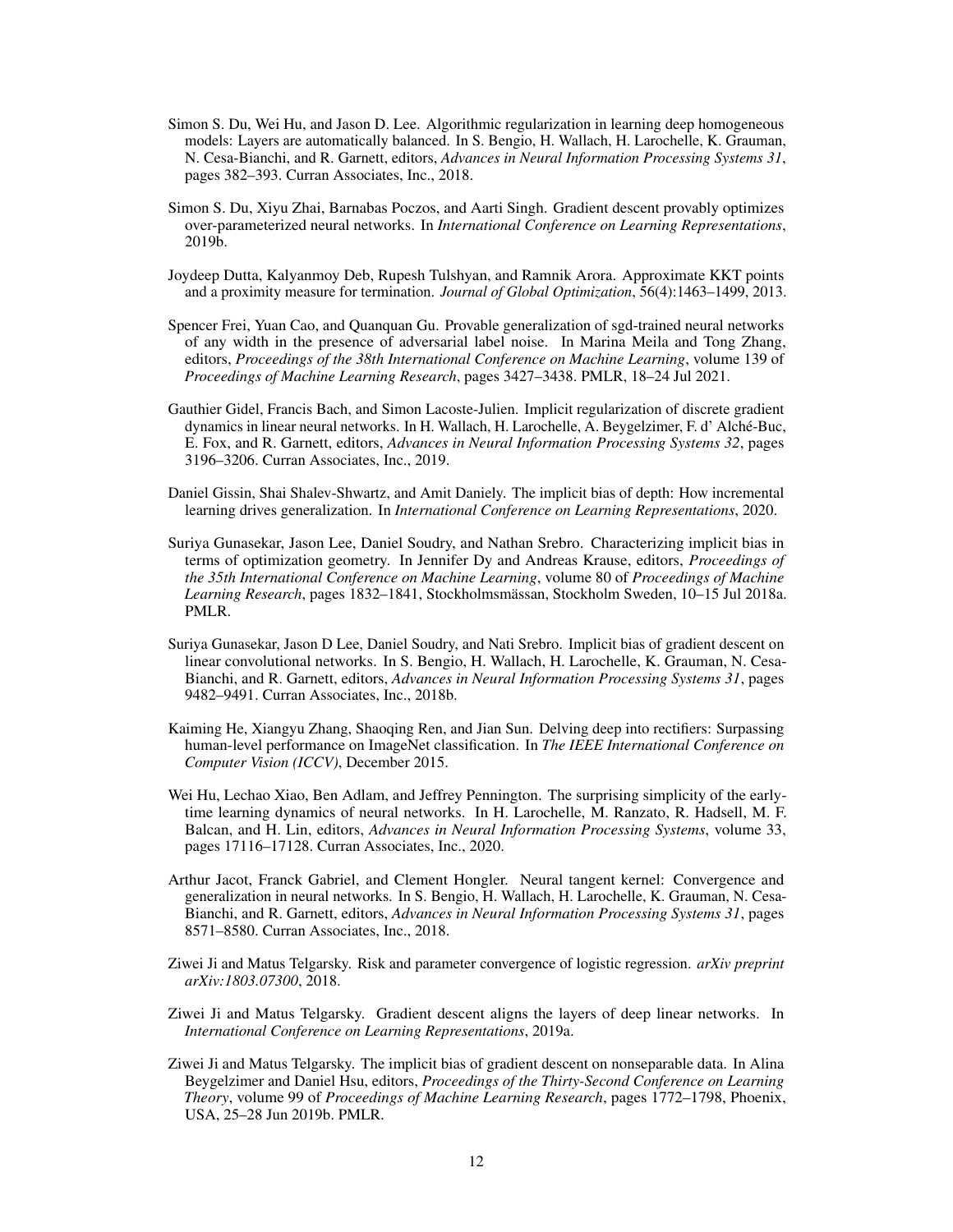- <span id="page-12-1"></span>Ziwei Ji and Matus Telgarsky. Directional convergence and alignment in deep learning. In H. Larochelle, M. Ranzato, R. Hadsell, M. F. Balcan, and H. Lin, editors, *Advances in Neural Information Processing Systems*, volume 33, pages 17176–17186. Curran Associates, Inc., 2020a.
- <span id="page-12-9"></span>Ziwei Ji and Matus Telgarsky. Polylogarithmic width suffices for gradient descent to achieve arbitrarily small test error with shallow relu networks. In *International Conference on Learning Representations*, 2020b.
- <span id="page-12-8"></span>Yiding Jiang, Behnam Neyshabur, Hossein Mobahi, Dilip Krishnan, and Samy Bengio. Fantastic generalization measures and where to find them. In *International Conference on Learning Representations*, 2020.
- <span id="page-12-2"></span>Dimitris Kalimeris, Gal Kaplun, Preetum Nakkiran, Benjamin Edelman, Tristan Yang, Boaz Barak, and Haofeng Zhang. SGD on neural networks learns functions of increasing complexity. In H. Wallach, H. Larochelle, A. Beygelzimer, F. d'Alché-Buc, E. Fox, and R. Garnett, editors, *Advances in Neural Information Processing Systems*, volume 32. Curran Associates, Inc., 2019.
- <span id="page-12-12"></span>Yuanzhi Li, Tengyu Ma, and Hongyang Zhang. Algorithmic regularization in over-parameterized matrix sensing and neural networks with quadratic activations. In Sébastien Bubeck, Vianney Perchet, and Philippe Rigollet, editors, *Proceedings of the 31st Conference On Learning Theory*, volume 75 of *Proceedings of Machine Learning Research*, pages 2–47. PMLR, 06–09 Jul 2018.
- <span id="page-12-6"></span>Zhiyuan Li, Yuping Luo, and Kaifeng Lyu. Towards resolving the implicit bias of gradient descent for matrix factorization: Greedy low-rank learning. In *International Conference on Learning Representations*, 2021.
- <span id="page-12-11"></span>Tao Luo, Zhi-Qin John Xu, Zheng Ma, and Yaoyu Zhang. Phase diagram for two-layer relu neural networks at infinite-width limit. *Journal of Machine Learning Research*, 22(71):1–47, 2021.
- <span id="page-12-0"></span>Kaifeng Lyu and Jian Li. Gradient descent maximizes the margin of homogeneous neural networks. In *International Conference on Learning Representations*, 2020.
- <span id="page-12-5"></span>Andrew L. Maas, Awni Y. Hannun, and Andrew Y. Ng. Rectifier nonlinearities improve neural network acoustic models. In *ICML Workshop on Deep Learning for Audio, Speech and Language Processing*, 2013.
- <span id="page-12-10"></span>Hartmut Maennel, Olivier Bousquet, and Sylvain Gelly. Gradient descent quantizes relu network features. *arXiv preprint arXiv:1803.08367*, 2018.
- <span id="page-12-14"></span>Harsh Mehta, Ashok Cutkosky, and Behnam Neyshabur. Extreme memorization via scale of initialization. In *International Conference on Learning Representations*, 2021.
- <span id="page-12-13"></span>Edward Moroshko, Blake E Woodworth, Suriya Gunasekar, Jason D Lee, Nati Srebro, and Daniel Soudry. Implicit bias in deep linear classification: Initialization scale vs training accuracy. In H. Larochelle, M. Ranzato, R. Hadsell, M. F. Balcan, and H. Lin, editors, *Advances in Neural Information Processing Systems*, volume 33, pages 22182–22193. Curran Associates, Inc., 2020.
- <span id="page-12-4"></span>Mor Shpigel Nacson, Jason Lee, Suriya Gunasekar, Pedro Henrique Pamplona Savarese, Nathan Srebro, and Daniel Soudry. Convergence of gradient descent on separable data. In Kamalika Chaudhuri and Masashi Sugiyama, editors, *Proceedings of Machine Learning Research*, volume 89 of *Proceedings of Machine Learning Research*, pages 3420–3428. PMLR, 16–18 Apr 2019a.
- <span id="page-12-3"></span>Mor Shpigel Nacson, Nathan Srebro, and Daniel Soudry. Stochastic gradient descent on separable data: Exact convergence with a fixed learning rate. In Kamalika Chaudhuri and Masashi Sugiyama, editors, *Proceedings of Machine Learning Research*, volume 89 of *Proceedings of Machine Learning Research*, pages 3051–3059. PMLR, 16–18 Apr 2019b.
- <span id="page-12-7"></span>Behnam Neyshabur, Srinadh Bhojanapalli, and Nathan Srebro. A PAC-bayesian approach to spectrally-normalized margin bounds for neural networks. In *International Conference on Learning Representations*, 2018.